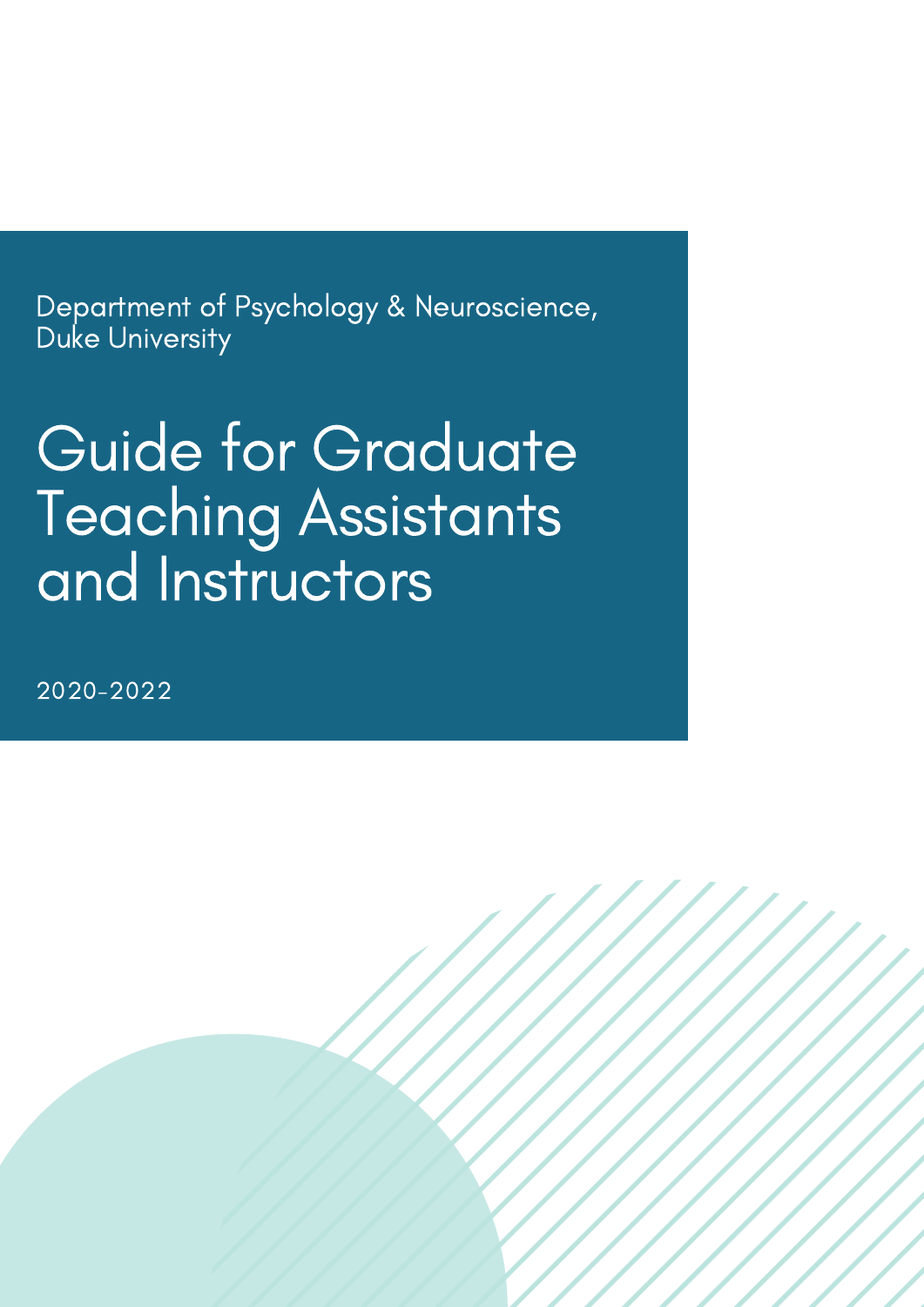# PURPOSE

The Department of Psychology & Neuroscience is committed to ensuring that graduate teaching assistantships are maximally beneficial for graduate students, faculty Instructors, and the undergraduates they teach.

Thus, it is important that Instructors and graduate teaching assistants (TAs) have a shared understanding of how TAs are valued, assigned, and expected to function in the Department, as well as shared expectations for each individual TA assignment, so that they can work together effectively as a teaching team.

To this end, this document provides the following important information:

- Departmental philosophy of Graduate Teaching Assistantships
- Departmental TA requirement for graduate students
- Process and timeline for making TA assignments
- Guiding principles for structuring the responsibilities of TAs
- Recommended process for setting Instructor-TA expectations
- Recommendations for giving and receiving feedback on teaching
- Recommended process for resolving grievances
- Appendices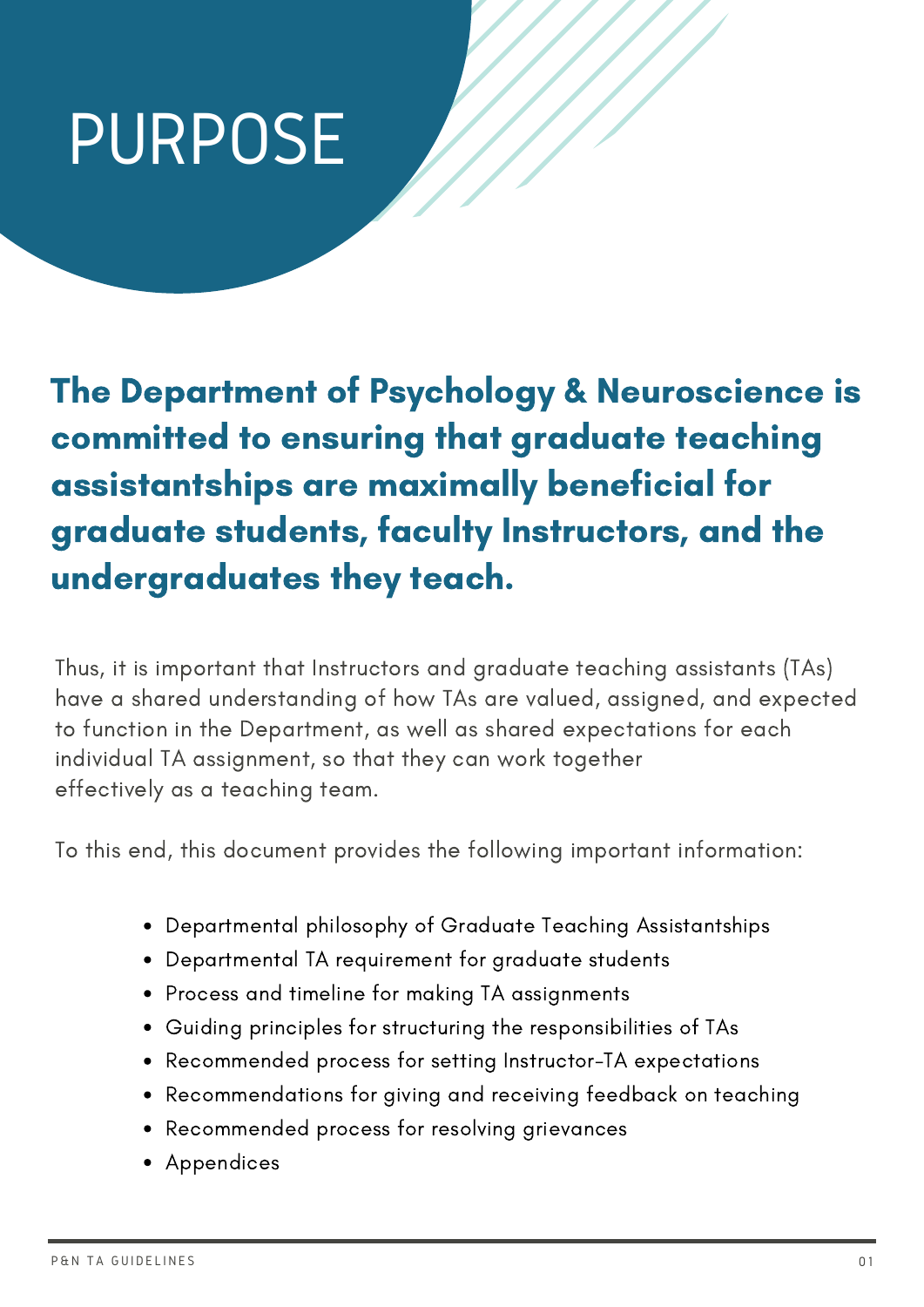# TABLE OF CONTENTS

| Departmental philosophy of Graduate Teaching Assistantships    | 03 |
|----------------------------------------------------------------|----|
| Departmental TA requirement for graduate students              | 04 |
| Process and timeline for making TA assignments                 | 05 |
| Guiding principles for structuring the responsibilities of TAs | 07 |
| Recommended process for setting Instructor-TA expectations     | 14 |
| Recommendations for giving/receiving feedback on teaching      | 13 |
| Recommended process for resolving grievances                   | 16 |
| Appendices                                                     |    |

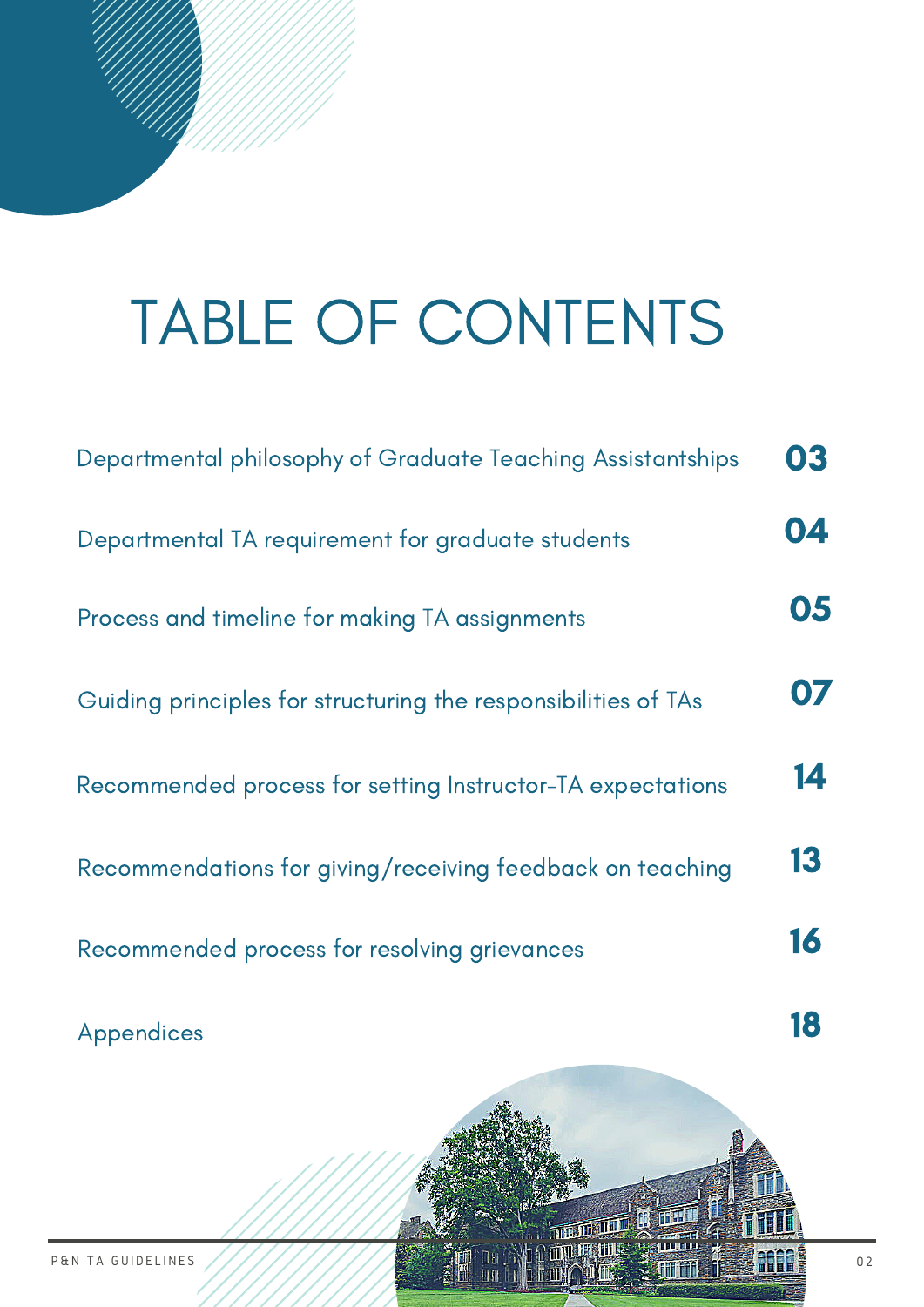# Departmental Philosophy of Graduate Teaching Assistantships

#### The Importance of Graduate Teaching Assistantships

The work of graduate TAs is of critical importance to the teaching mission of the University. Although TA assignments can vary greatly, and with them specific TA responsibilities, there are also significant commonalities. For instance, regardless of the course, graduate TAs typically act as proxies for the Instructor, serve as role models and possibly even mentors for students, and frequently orient students to the culture of the Department. Together with Instructors, TAs hold considerable power in shaping the educational experience and outcomes of undergraduate students at Duke. Thus, Instructors and TAs must work together to ensure that TAs are prepared to approach their role with care.

The work of graduate TAs also is important to the graduate training mission of the University and P&N, specifically. TA assignments are valuable opportunities for professional development for graduate students. The benefit of TA experience is obvious for graduate students hoping to pursue an academic career track that involves teaching. But even graduate students who pursue non-teaching careers stand to develop important, broadly generalizable skills, such as managing time effectively, presenting information clearly, concisely, inclusively and equitably; fielding questions thoughtfully; facilitating discussions and other group work; helping to prepare and review assessments; mentoring others; and both offering and making use of constructive feedback.

#### Joint Responsibility of Instructors and Teaching Assistants

Faculty who supervise graduate TAs have a responsibility to ensure that their TAs gain valuable knowledge and skills from these experiences and are treated as respected and valued partners in the teaching endeavor.

Graduate TAs have a responsibility to approach each TA assignment as an opportunity to learn valuable skills and knowledge and to commit the necessary time and effort to fulfill their responsibilities effectively.

Faculty mentors also play a role in reinforcing the importance of teaching: emphasizing to their graduate students the important skills and experiences that will be gained via their TA experiences.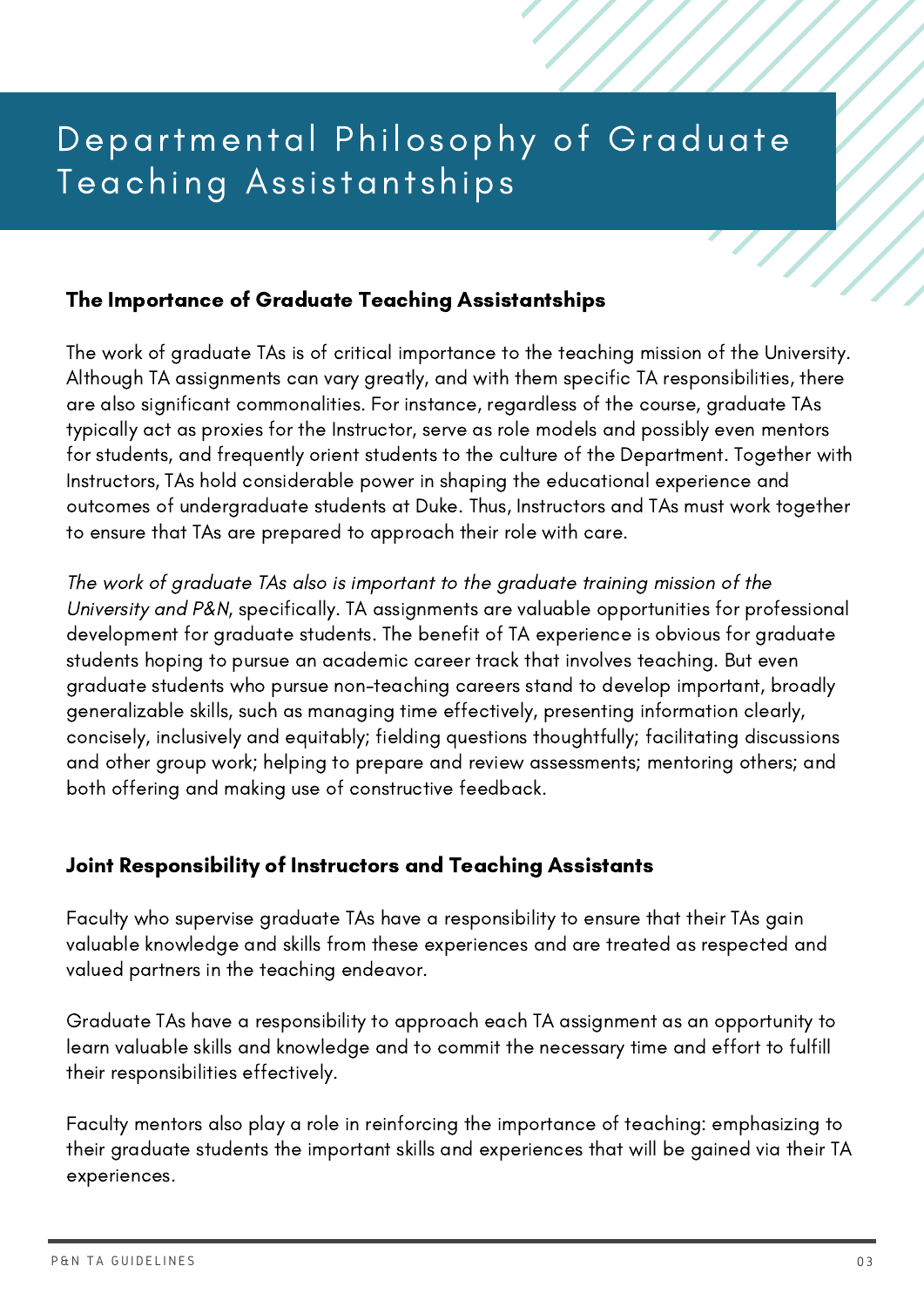## **Accountability**

Instructors and graduate TAs ought to be accountable for upholding their responsibilities to one another and to their undergraduate students. To that end, Instructors and TAs will set clear expectations for their partnership before they begin working together, and submit documentation of these expectations to the DGS and DUS offices of Psychology & Neuroscience.

Teaching is a skill that is developed through practice and feedback. Thus, it is recommended that even TAs who are not teaching labs or discussion sections solicit feedback from their students in the form of middle- and end-of-semester course evaluations, and that Instructors and TAs furthermore evaluate each other at the end of the term. (Please see Section 6 on "Mechanisms for Giving and Receiving Feedback on Teaching" for additional details.) Even if collected informally (for instance, via paper forms, Qualtrics or Google Forms), end-of-term feedback should be submitted to the DGS and DUS offices of Psychology & Neuroscience. Sharing this feedback prepares the DGS and DUS offices to support Instructors' and TAs' professional development more effectively, such as by suggesting resources they might find helpful. The feedback also may be used (with Instructor or TA permission) in letters supporting promotion and awards. Furthermore, this feedback will be confidential (not shared with other faculty). Feedback from students collected at midterm or throughout the term, and feedback solicited from peers, need not be submitted to the DGS and DUS offices.

# Departmental TA Requirement for Graduate Students

Generally speaking, each graduate student in P&N is expected to serve as a TA for 4 classes, usually starting during the second year. Exceptions include clinical students and CNAP transfer students, both of whom are expected to serve as a TA for 3 classes. Summer teaching does not count toward this requirement.

Even students who receive external fellowships are expected to complete TA assignments, given that they are considered key training opportunities. Note that different fellowships (e.g., NSF, NRSA, NDSEG) have different rules regarding whether graduate students may receive additional compensation for TA assignments or other educational activities. Students should contact Lisa [Wioskowski](http://duke.edu/), the Financial Aid Coordinator in the Graduate School, to see under what circumstances and for what activities additional compensation may be approved. This is a case where graduate students are strongly encouraged to seek permission in advance, rather than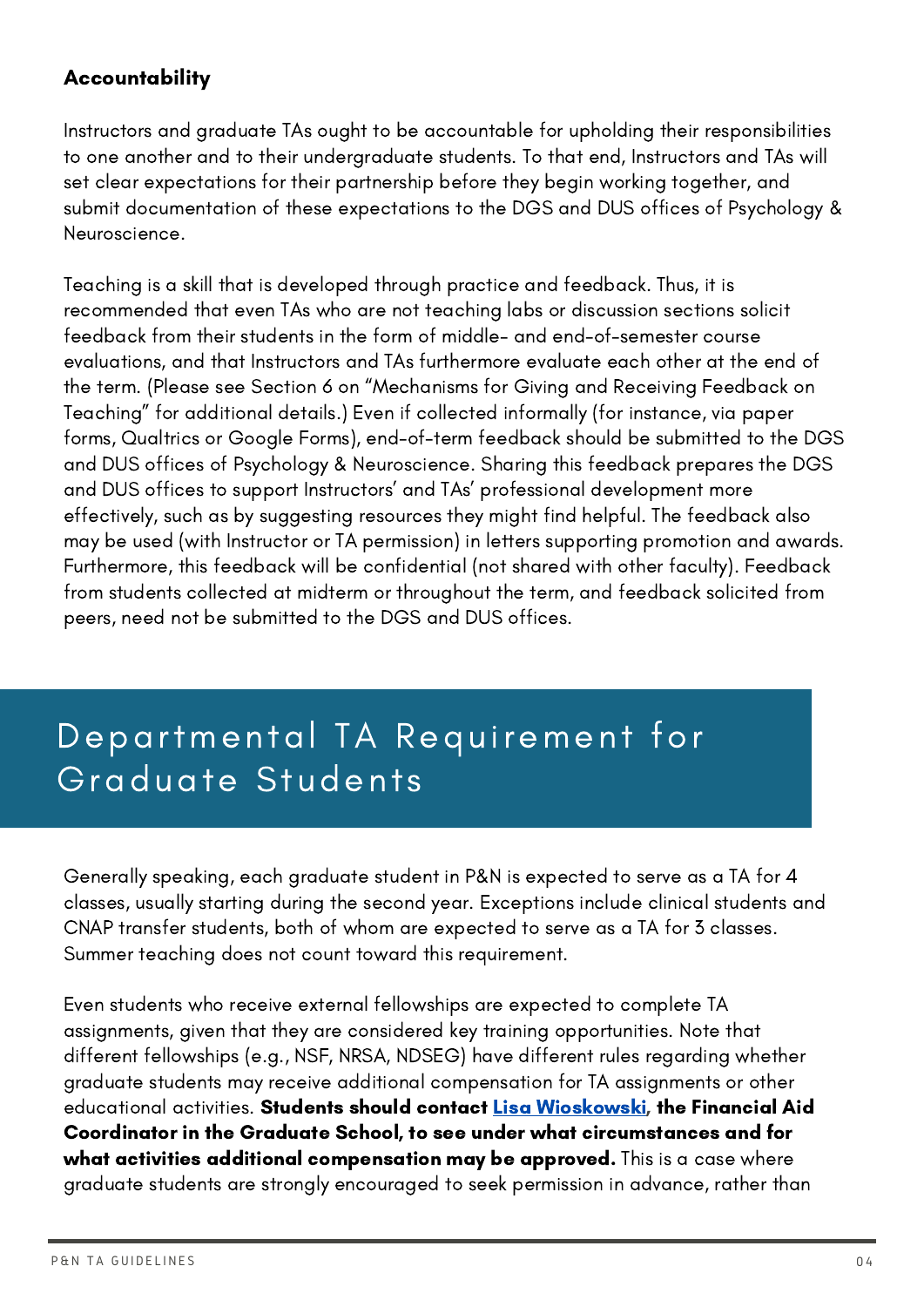to seek forgiveness after the fact. In the past, when students have agreed to and received funds for additional activities without first obtaining approval, they have been compelled to repay these funds.

According to the P&N website, courses that are assigned TAs include those "with discussion sections; Statistics (undergrad and grad); Research Methods; Laboratory courses; Courses designated as "Writing in the Discipline"; [and] large courses [\(enrollment](https://psychandneuro.duke.edu/graduate/teaching) greater than 49)[".](https://psychandneuro.duke.edu/graduate/teaching)

The Graduate School at Duke has outlined several policies regarding graduate TAs and Instructors, described **[here](https://gradschool.duke.edu/sites/default/files/documents/Duke-Graduate-TA-and-IOR-guidelines.pdf)**; however, the present document provides details and offers recommendations that go above and beyond the guidance contained in the general document linked above.

# Process and Timeline for Making TA Assignments

The assignment of students to specific TA positions results from simultaneously weighing a number of factors. These include the number of TAs needed in any given semester, specific requests from students, the training and expertise of the student, how many TA positions are still required for a given student, the student's anticipated graduation date, scheduling conflicts, and requests from mentors. Some TA assignments are known to be more challenging than others in terms of the time and effort required. Generally, the work associated with a TAship increases with the level of independent teaching involved. Thus, in many cases, heavier TA assignments promote greater skill development. The difficulty of previous TA assignments may be considered when assigning classes to students, efforts will be made balance the workload across graduate students to the extent possible. However, given the many complexities of TA assignments, and differences in graduate student preferences, there is no guarantee that graduate students will all experience the same workload as TAs during their tenure in the Department.

Well before the semester begins (ideally, in March for the following fall and October for the following spring), graduate students share information to guide the DGS and ADGS in making TA assignments. Graduate students are sent a list of classes for which TAs are needed and asked to identify their TA preferences by filling out a Qualtrics survey. This survey asks students questions about their area, their current year in the program, and their anticipated graduation date; the presence of any circumstances (e.g., an upcoming MAP defense) that would impact their availability to TA during the term in question; the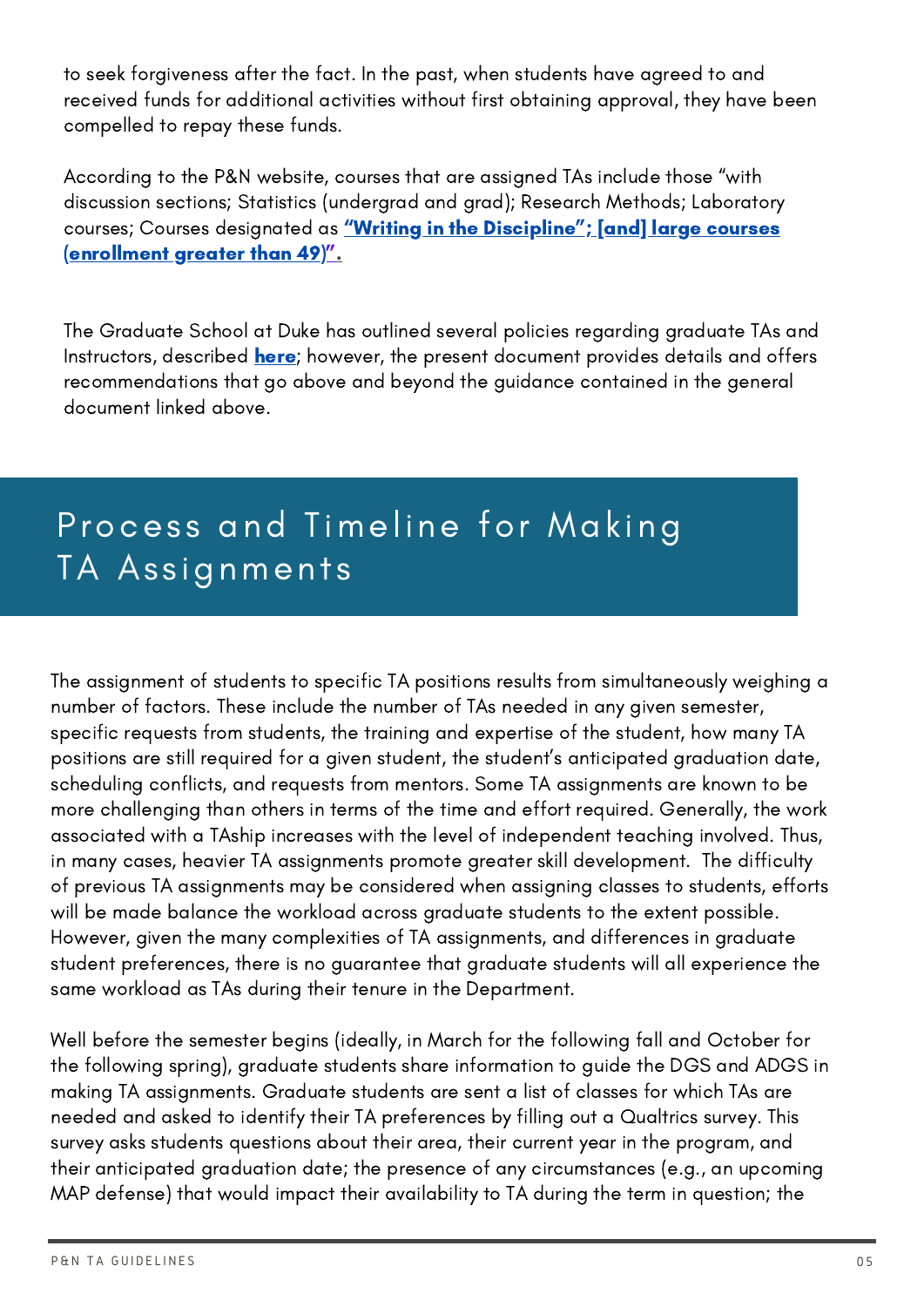TA assignments they have completed to date; their areas of competency/expertise (e.g., 'statistics,' or 'cognitive classes'); and their professional goals (e.g., 'I would like to gain more teaching experience').Faculty and graduate students are discouraged from striking informal agreements that the student will TA for a particular class. Although faculty and graduate students may converse about the ins and outs of a particular TA assignment, and graduate students may rank a certain class highly on their preference survey, a much wider range of factors must be considered in drawing up the assignments each term.

Using data from the survey, the DGS and ADGS draft a preliminary list of TA assignments with the following considerations in mind:

- They honor the requests of students who indicate definitively that they do not wish to TA.
- Next, they try to prioritize seniority and preferences while also considering the prior TA experiences of each student.
- Finally, they fill the spots for less preferred courses by determining which remaining students have the required knowledge and skills in those areas, as well as who has received desired assignments in the past. The implication is that students who receive less preferred assignments during one term will be more likely to receive desired assignments in the future.

Next, the DGS and ADGS circulate this list to the DGSA and the leadership of both DUS offices to identify possible errors and omissions. Then, after any such issues have been resolved, they circulate the list to faculty for the same. (For instance, perhaps the enrollment in a course warrants more or fewer TAs than originally anticipated.) Finally, the DGSA communicates the assignments to the graduate students, who may make reasonable requests for changes. (For instance, perhaps a given TA assignment conflicts with other educational opportunities that the student may need to take part in, such as a required class or brown bag lunch.) Such requests are honored, where possible, and the DGSA immediately shares any changes with all parties involved. Generally speaking, change requests are not granted for reasons such as the following: the faculty mentor would prefer a different TA, the TA would prefer a different faculty mentor, the TA does not enjoy the course content, or the TA has a conflict due to a course that is not required for their degree.

Once the TA assignments have been finalized, the Instructor and TA schedule meetings with each other to review final (or nearly final) drafts of the syllabus, hand off important materials, like textbooks, discuss the terms of the TA assignment, and develop shared expectations for the term. It is suggested that these meetings take place at least two weeks before the semester begins. These early meetings are strongly encouraged to identify any possible conflicts between the course schedule, Instructor availability, and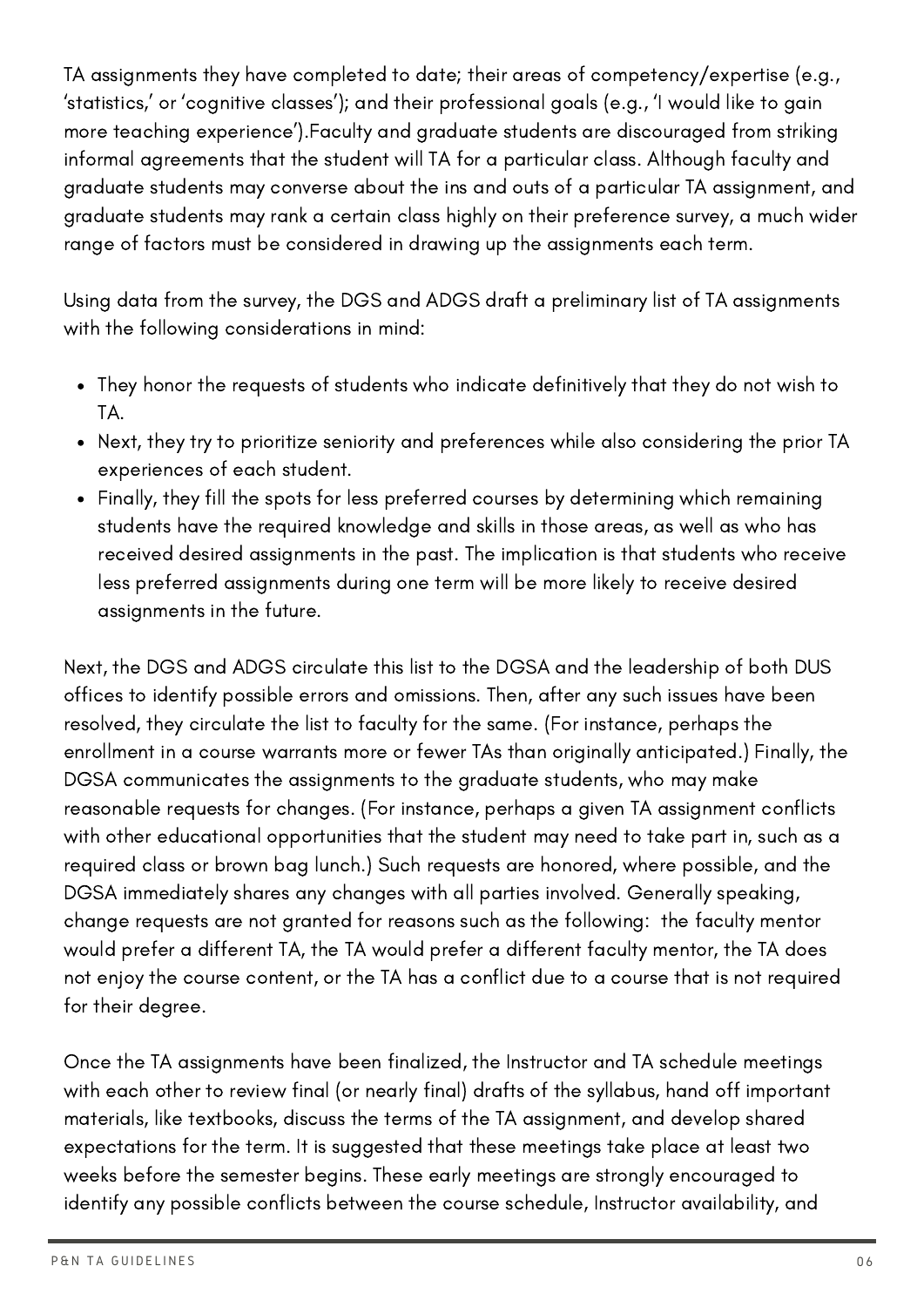TA availability. For instance, if the TA will be responsible for grading an assignment that is due just before the TA is attending a conference, the Instructor may decide to modify the due date to facilitate more timely grading.

At the end of the semester, TAs share information about their experiences to guide future TA assignments. A Qualtrics survey is sent to TAs, asking them to summarize their workload and duties as TAs over the course of the term. These data will be used to 1) learn more about the teaching demands of each class and the experience of each TA, and 2) establish reasonable expectations for graduate students considering their future TA options. Importantly, it is difficult to establish accurate estimates of TA workload for specific departmental courses. There is dramatic variability in the amount of time different TAs require to complete the same tasks. Additionally, the workload and duties for a TA assignment may depend more on the Instructor than they do on the specific course.

The data from these workload/duty surveys will be reviewed and kept on file by both the DGS and DUS offices of Psychology & Neuroscience. In addition, as suggested above, this information will be added to a database that is accessible to graduate students who must, or would like to, complete additional TA assignments in the Department.

# Guiding Principles for Structuring the Responsibilities of TAs

Although TAs provide crucial support for the courses offered by P&N, the Instructor is ultimately responsible for course design and implementation. This means that it is the Instructor's responsibility to create a detailed class syllabus, set course policies, generate tests and other assessments, and create rubrics for graded assignments. Although TAs may offer input/collaborate on these aspects of a course (e.g., to help create test items and/or rubrics for these exam items), their efforts should be guided and supervised by the Instructor.

Below are lists of responsibilities that may and may not be assigned to TAs, ethical issues for TAs, and best practices for Instructor-TA teams. This guidance should be helpful in setting clear expectations each term. However, both parties should acknowledge the need for flexibility and resolve to work together as a team. Expected events (e.g., professional travel) and unexpected events (e.g., inclement weather, illness, epidemics) require Instructors and TAs to coordinate and may require a willingness to adjust responsibilities as needed.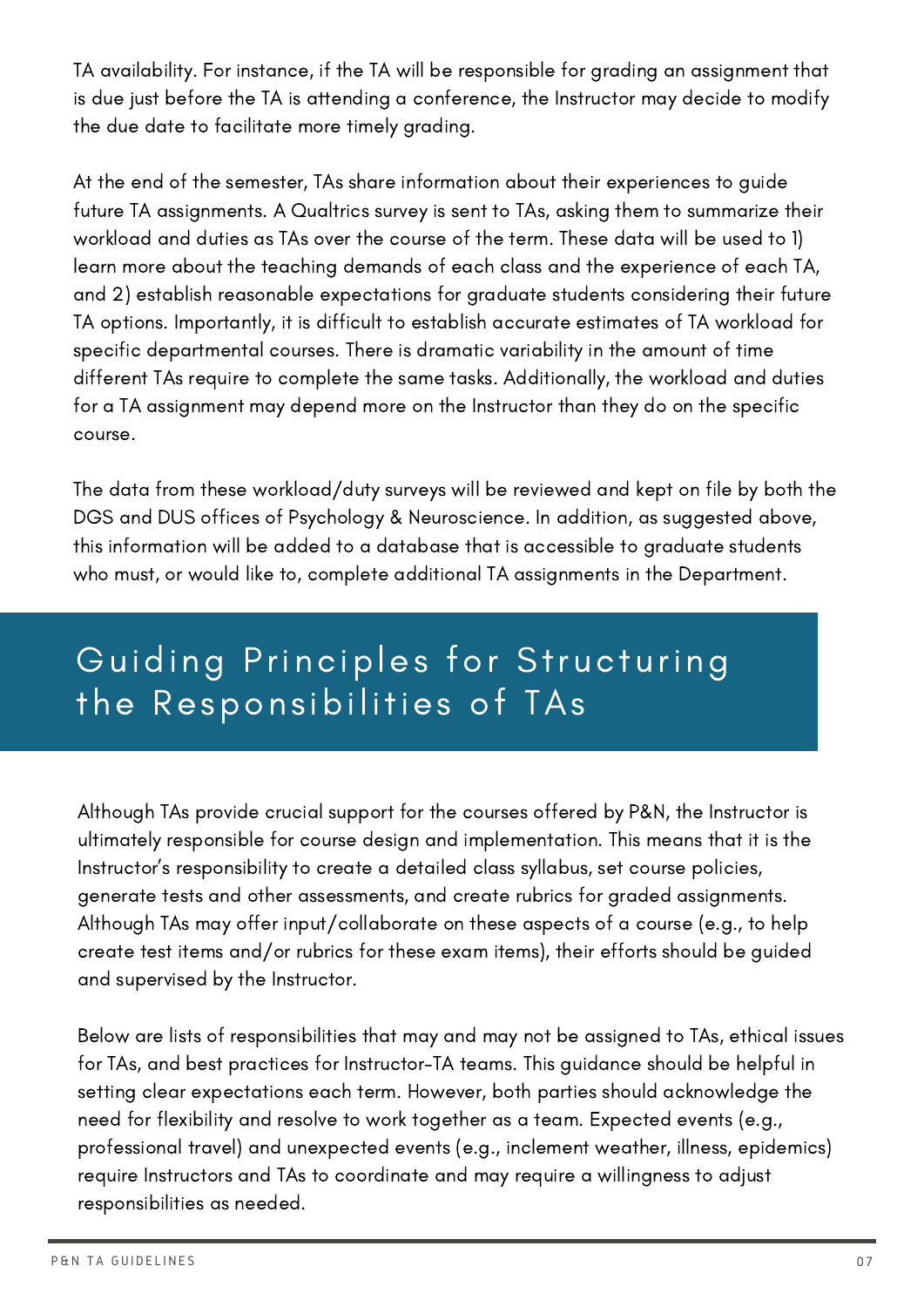## Responsibilities That May Be Assigned to TAs

Items generated by faculty in P&N or taken from This list is not intended to be exhaustive, and no TA would be expected to assume all of the responsibilities indicated.

Items listed have been generated by faculty in P&N or taken from Cornell University's document: **[Guidelines](https://cals.cornell.edu/media/6848/download) for Graduate Teaching Assistants.** This list is not intended to be exhaustive, and no TA would be expected to assume all of the responsibilities indicated.

According to the **[Graduate](https://gradschool.duke.edu/) School**, the required workload for TAs may not exceed 20 hours/week, averaged over the course of the semester. However, the expectation in P&N is that TAs will work an average of 10-15 hours per week, which includes time spent attending class. Potential exceptions to that threshold should be planned well in advance (e.g., if an activity like student project presentations will take considerable TA time during the final week of the semester).

#### Common Responsibilities

- Attending lecture, taking notes (class attendance is expected across all TA assignments with rare exceptions made only for special circumstances, such as a repeat TA assignment for the same course. In-person attendance is best. However, if there is a time conflict between the assigned course and a required course for the TA, an acceptable alternative may be for the TA to review video or audio recordings of class sessions, with these recordings arranged in advance. Video or audio recordings also may be used as backups by TAs who miss class due to illness or professional travel. TAs' notes are for their personal use only, to ensure that they are prepared for student questions.)
- Becoming familiar with Sakai, Piazza, Qualtrics, JASP, or other platforms or software to be used
- Preparing and/or photocopying materials for class (e.g., handouts, quizzes)
- Preparing for and leading labs or discussion sections
- Keeping records of attendance in lecture/lab/discussion, and alerting the Instructor in the event of repeated absences by a student or a student's failure to complete major assignments
- Evaluating participation during lab/discussion  $\bullet$
- Meeting regularly with the Instructor (and other TAs, if applicable) for purposes of  $\bullet$ planning/troubleshooting
- Offering weekly office hours for students
- Responding to student questions on Piazza and/or other appropriate learning  $\bullet$ platforms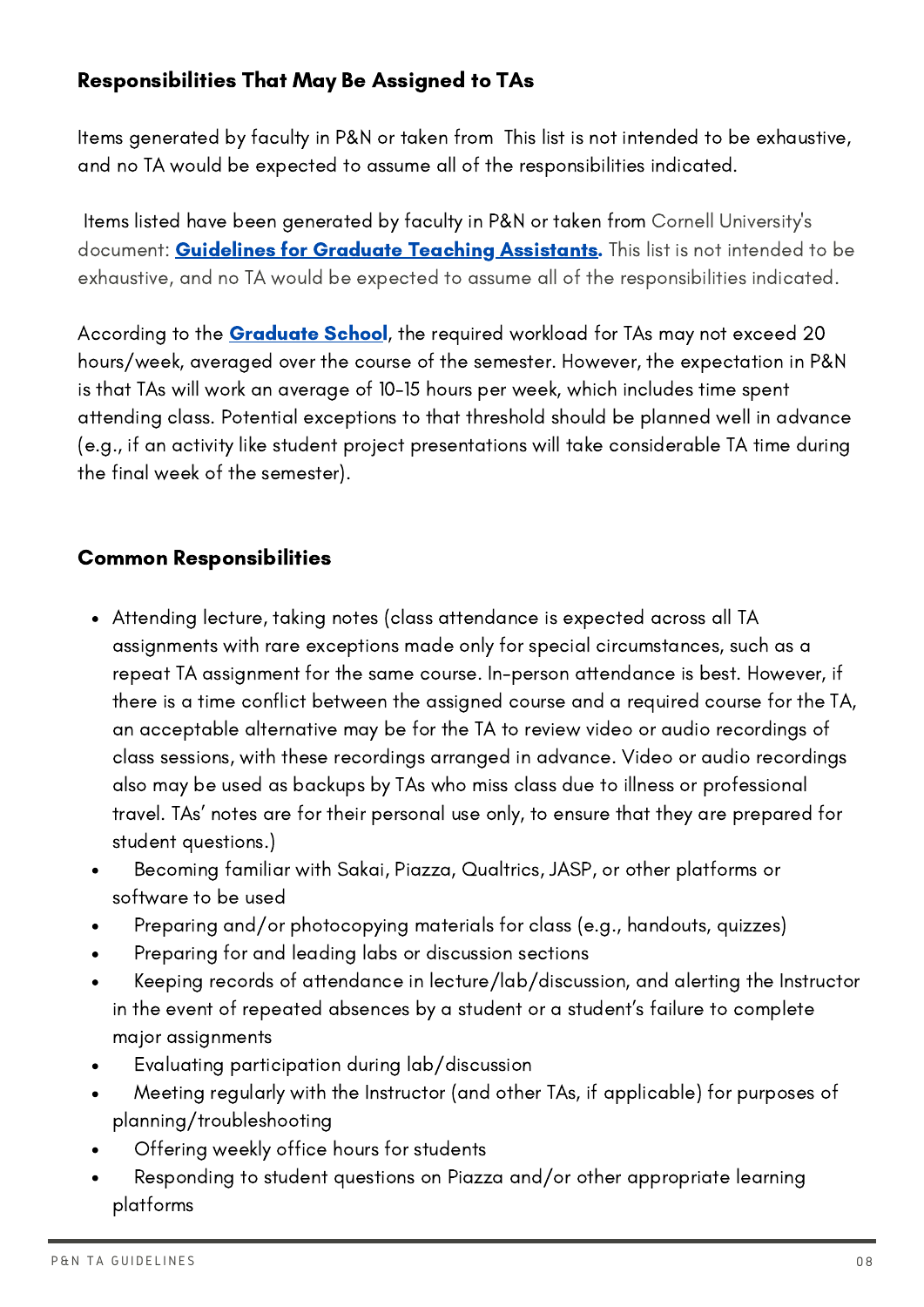- Grading quizzes  $\bullet$
- Offering review session(s) prior to each exam, or as directed by the Instructor  $\bullet$
- Assisting with exam construction and/or photocopying exams  $\bullet$
- Helping to proctor exams  $\bullet$
- Helping to administer make-up exams to groups of students
- Handling the scoring of multiple-choice items, and/or completing item analyses  $\bullet$ post-exam
- Helping to grade non-multiple choice exam items
- Grading other class assignments as directed by the Instructor
- Grading and/or providing feedback on paper drafts or partial drafts (using established rubrics)

# Less Common or Ad-Hoc Responsibilities

- Preparing the classroom prior to lecture (re-arranging seats, setting up technology or laboratory supplies)
- Assisting with in-class demonstrations and small group exercises
- Providing constructive feedback to the Instructor on the syllabus, lessons,  $\bullet$ activities, assessments, etc.
- Researching/obtaining references on certain topics relevant to the class
- Identifying other materials/media that support a course goal  $\bullet$
- Offering one or two lectures or mini-lectures on topics relevant to the course  $\bullet$
- Distributing/collecting in-class quizzes  $\bullet$
- Making alternate arrangements with/proctoring students who are entitled to Duke Student Disability Access Office (SDAO)-approved accommodations, and working with the SDAO or Academic Resource Center (ARC) office as needed
- Adding materials to or helping to maintain course Sakai site
- Offering APA style session(s) to students in advance of paper deadlines  $\bullet$
- Helping to grade student presentations
- Referring students to various services (e.g., Academic Resource Center, Writing Studio), as needed, on the basis of conversations with them or their performance on graded works
- Providing input on letters of recommendation that are requested of the Instructor by students in the class
- Helping to supervise undergraduate TAs
- Sharing evidence of academic dishonesty/testifying at Student Conduct hearings
- Logging time spent on a weekly basis to become familiar with course content, develop course materials, and/or work with students enrolled in the course
- Communicating with Directors of Graduate and Undergraduate Studies any concern that may not be reportable first to the Instructor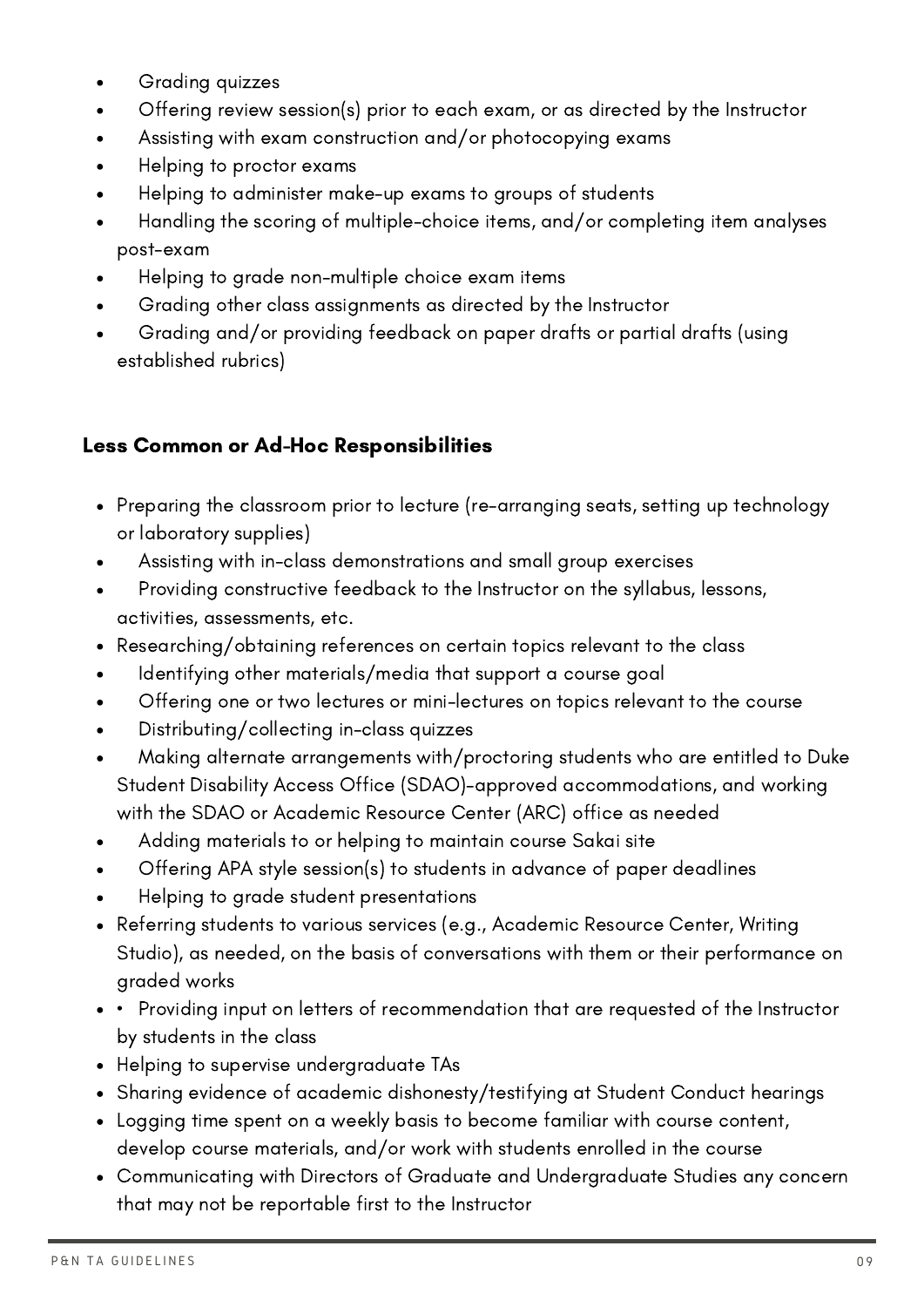#### Responsibilities That Should Not Be Assumed by TAs

#### Adapted from Cornell University's document Guidelines for Graduate Teaching

Assistants. This list likely is not [exhaustive;](https://cals.cornell.edu/media/6848/download) additional entries may be added based on the experience or comfort level of the TA.

- Transporting students in their vehicles. This is explicitly prohibited by Duke policies, and is not specific to P&N or TA roles.
- Teaching more than one or two lectures or mini-lectures per term, under normal circumstances
- Communicating with students' deans about concerns
- Assigning final grades to students
- Performing more than 10-15 hours of work per week (which includes time spent attending class), averaged over the course of the semester
- Performing work that is not relevant to the course
- Responding to student queries during "off hours" (as defined/agreed upon by the Instructor-TA teaching team)
- Responding to Instructor emails in the evenings or on weekends unless mutually agreed that this is necessary to fulfill certain responsibilities
- Communicating with students outside of formal Duke channels (such as Duke email) or channels established/overseen by the Instructor (such as Piazza or a class Slack channel)
- Working without additional financial compensation to which they are entitled (pertinent to students who TA when they are funded by external sources such as the NSF or NDSEG)

#### Ethical Guidelines for TAs

Policies pertinent to faculty may be found in the Duke University Faculty [Handbook](https://provost.duke.edu/policies-resources/faculty-handbook))

Because TAs occupy positions of power relative to the undergraduates in their classes, certain ethical safeguards must be put into place to ensure the fair treatment and general well-being of their students.

Graduate students should not initiate or be involved in new non-professional relationships (e.g., personal, intimate, or fiduciary) with students who are enrolled in classes to which they have been assigned. This is true whether the TAship involves teaching labs or discussion sections, or focuses predominantly on grading.

If a graduate student has a prior or ongoing relationship with a student in the class that is not related to academic pursuits, they must disclose this relationship to the Instructor so that appropriate measures may be taken to avoid any possible conflict of interest.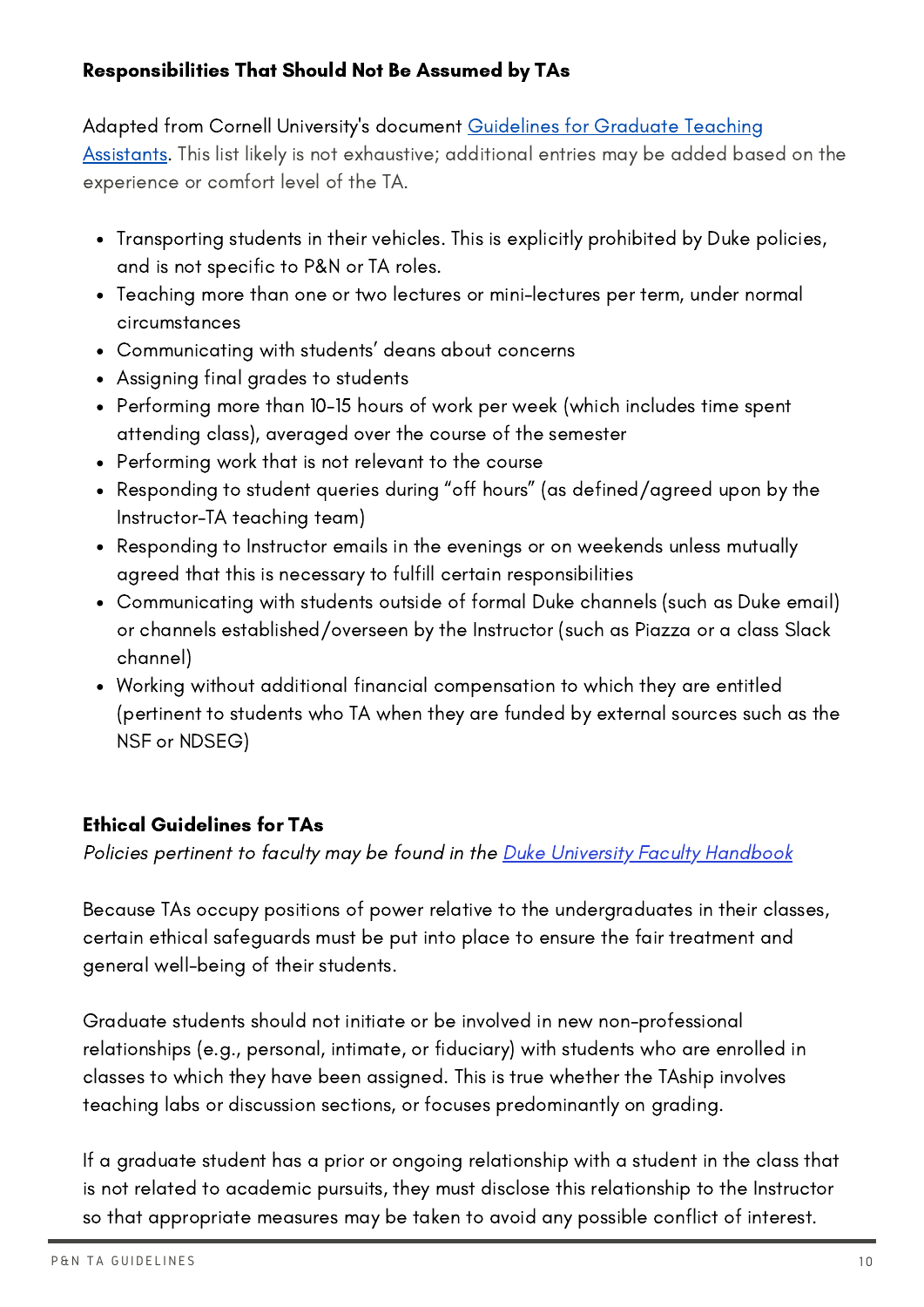Solutions may involve making the grading process "masked," swapping papers with another TA, or asking the Instructor to provide additional checks on the grading of that student's work. In rare cases, the TA may be assigned to another class.

Upon meeting with the Instructor to set expectations before the start of the term, the TA should be asked to review the class roster and declare any potential conflict of interest pertaining to prior or ongoing relationships. Such reviews should be conducted periodically through the end of Drop/Add for the term in question, so that appropriate steps may be taken.

TAs should not share their personal contact information with students and should communicate with students via formal Duke channels (such as Duke email) or channels established/overseen by the Instructor (such as Piazza or a class Slack channel).

Federal law protects the privacy of students' [educational](https://www2.ed.gov/policy/gen/guid/fpco/ferpa/index.html) records via the **Family** Educational Rights and Privacy Act (FERPA). Great care should be taken to protect the privacy of student grades. TAs should not discuss any aspects of student course performance with others who are not part of the teaching team.

TAs are encouraged to make reasonable accommodations for students who may need to meet outside of class, lab/discussion, or regular office hours to discuss the course. TAs should briefly document such meetings. However, it is also appropriate and encouraged for TAs to set reasonable boundaries on their time to protect their pursuit of other important goals (e.g., research, their own coursework). TAs may work with the Instructor to agree on "off hours" during which the TA will not respond to course-related emails or work on course-related tasks. TAs are encouraged to communicate clearly to students when they will and will not be available.

The responsibility of the TA is to support students' learning in a given course. Discussions with students will largely be course-focused. However, many TAs find it rewarding and appropriate to discuss students' broader academic goals, interests, and experiences. Sometimes, students will need resources and support that go beyond what the TA can or should provide. TAs should be aware of and encourage students to utilize the many other resources available to them, including academic support resources (e.g., [Academic](https://arc.duke.edu/) Resource Center) and health resources (including mental health). Any concerns about a specific student's well-being should be brought to the Instructor, who can help mobilize support for that student (e.g., by contacting Duke Reach or the student's dean).

Finally, in their interactions with students, TAs should not in any way violate the Policy on Prohibited [Discrimination,](https://oie.duke.edu/knowledge-base/policies-statements-and-procedures) Harassment, and Related Misconduct or the Student Sexual Misconduct Polic[y.](https://oie.duke.edu/knowledge-base/policies-statements-and-procedures)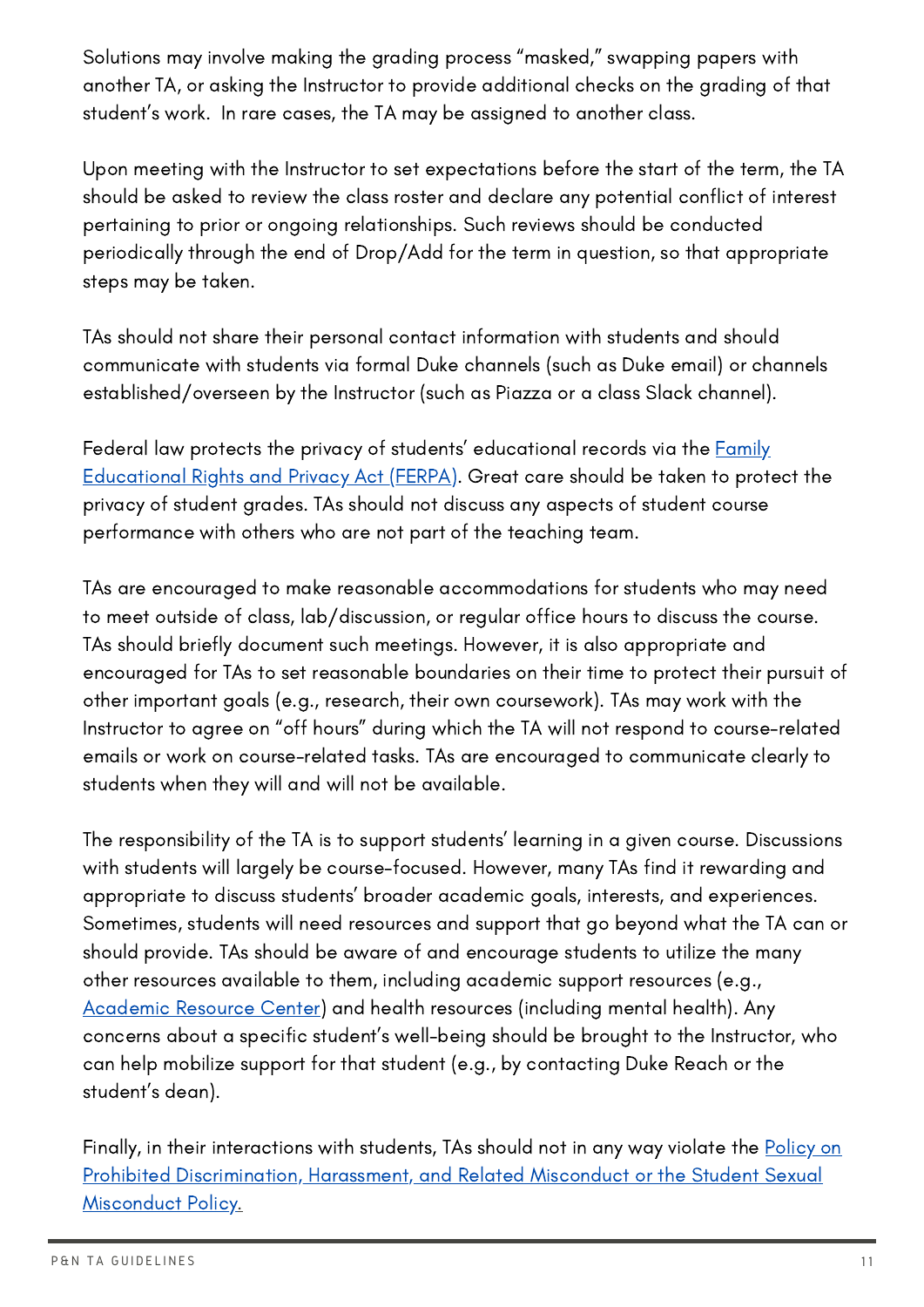## Best Practices for Instructor-TA Teams

- Secure access for the TA to textbooks and other required course materials as soon as feasible after TA assignments have been finalized.
- Meet in advance of the term to talk about the class, hand off materials, share information about travel or other obligations that may conflict with lecture/lab/discussion (possibly necessitating changes to the schedule), and discuss and complete documentation of their shared expectations (see Section 5).
- Identify learning objectives for the TA (see Section 5), and discuss strategies for ensuring these objectives are met; for instance, if the TA would like to gain experience facilitating class discussion, the TA and Instructor might agree that the TA will facilitate two in-class discussions during the term, and plan to meet before and after each for purposes of preparation and debriefing.
- Identify the TA's roles and responsibilities for the class in question.
- Agree upon the timeframe and turnaround time for each specific TA responsibility (e.g., constructing exam items, grading papers, logging grades in Sakai).
- Share expectations for the average number of hours required to complete TA duties each week.
- Emphasize the importance of effective time management and develop strategies for TAs to be efficient in their work.
- Discuss professionalism in the TA role, including expectations of confidentiality around students' performance-related and personal issues.
- Discuss ethical quandaries sometimes experienced by TAs, Duke's policies around academic integrity violations, and other, similar, issues prior to and throughout the term, as necessary.
- Establish a regular meeting time for the term for the Instructor and TA(s) (typically once per week, although this may vary depending on whether there are lab/discussion sections, an assignment is coming due, etc.).
- Ensure that meeting times between the instructor and TA(s) stay within the time limits established (e.g., one-hour meetings last no longer than one hour).
- Establish how the Instructor and TA(s) will communicate between meetings (e.g., email, text messages, apps, phone calls, more than one of the above).
- Establish the expected response times to communications between the Instructor and TA(s); may differ by day of week, time of day, and/or mode of communication.
- Establish any "off hours" for the class, during which the TA(s) is/are not expected to respond to the Instructor.
- Establish the expected response times, on business days, to communications from students.
- Establish any "off hours" for the class, during which the Instructor and TA(s) are not expected to respond to communications from students.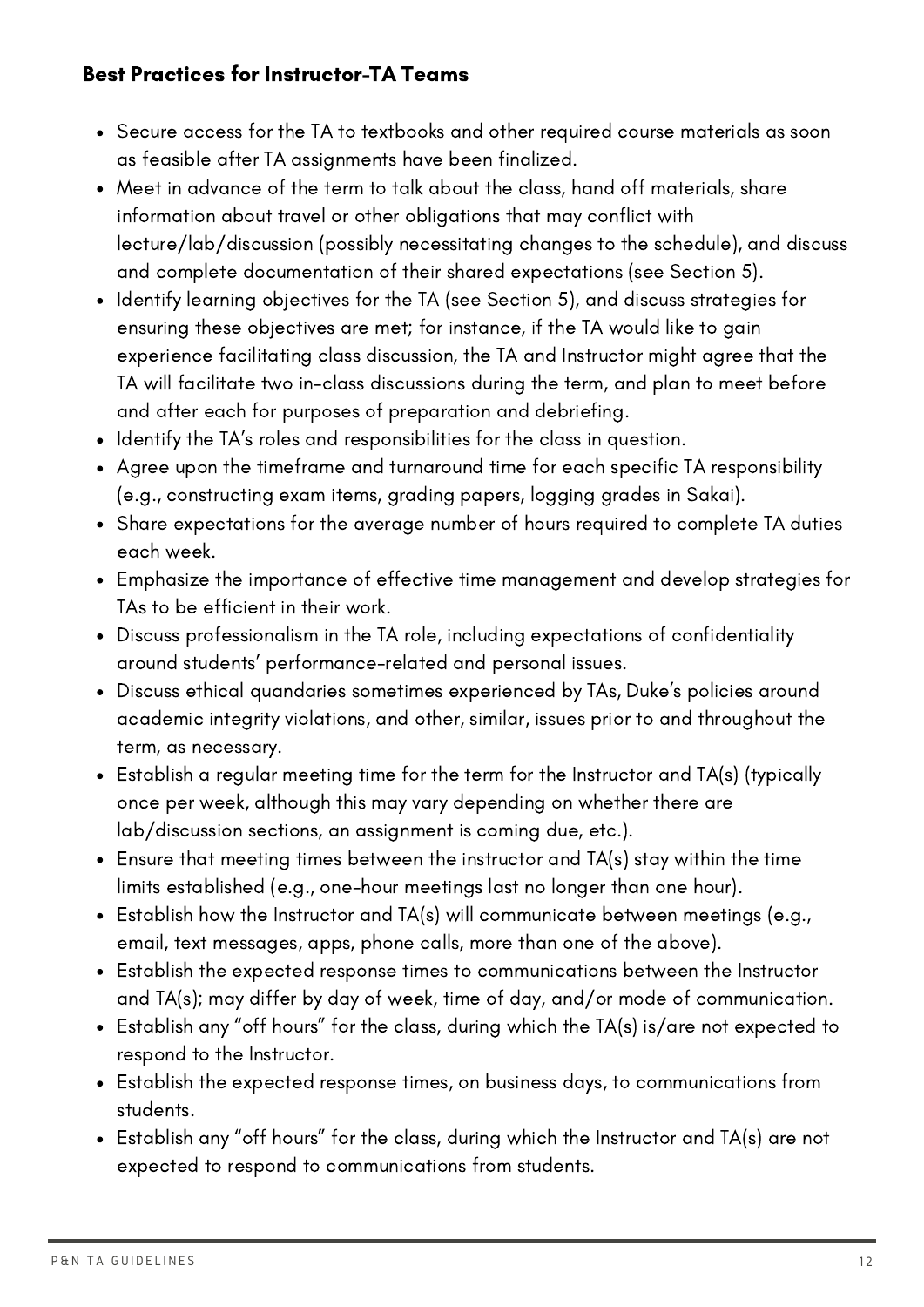- Acknowledge that the TA may not be able to immediately complete additional, unexpected tasks that arise, and express a willingness to set reasonable timelines in such cases.
- Determine how much advance notice is sufficient when the Instructor or TA must miss lecture/lab/discussion unexpectedly.
- Determine how much advance notice is sufficient when the Instructor or TA wishes to reschedule a planning meeting.
- Distinguish between excused and unexcused TA absences from lecture/lab/discussion and planning meetings.
- Discuss the specifications for each graded work and the standards for evaluating each, going over rubrics to develop a shared understanding of their use.
- Clarify the procedure to be followed around challenges to the grading of student work.
- Determine how and when the Instructor and TA will seek feedback from students about their respective performance, and how that feedback will be used.
- Prepare to keep the channels of communication open: Determine how and when the Instructor and TA will provide feedback on each other's performance and process, and how and when that feedback will be shared.

If the TA is also an advisee or other research collaborator of the Instructor, great care should be made to keep TA responsibilities and communications separate from research responsibilities and communications. In this circumstance, a documented separate meeting with the student should occur at an interval agreed upon by both mentor and TA - one meeting specifically designated for TA responsibilities and a separate meeting pertaining to research activities.

# Recommendations for Giving and Receiving Feedback on Teaching

#### Teaching Evaluations Completed by Students

In all professional domains, effective performance and growth depends on receiving and making good use of feedback. Also, practically speaking, evaluations completed by students—both quantitative and qualitative in nature—make up an important component of the teaching portfolio for students who expect to pursue academic positions following graduation.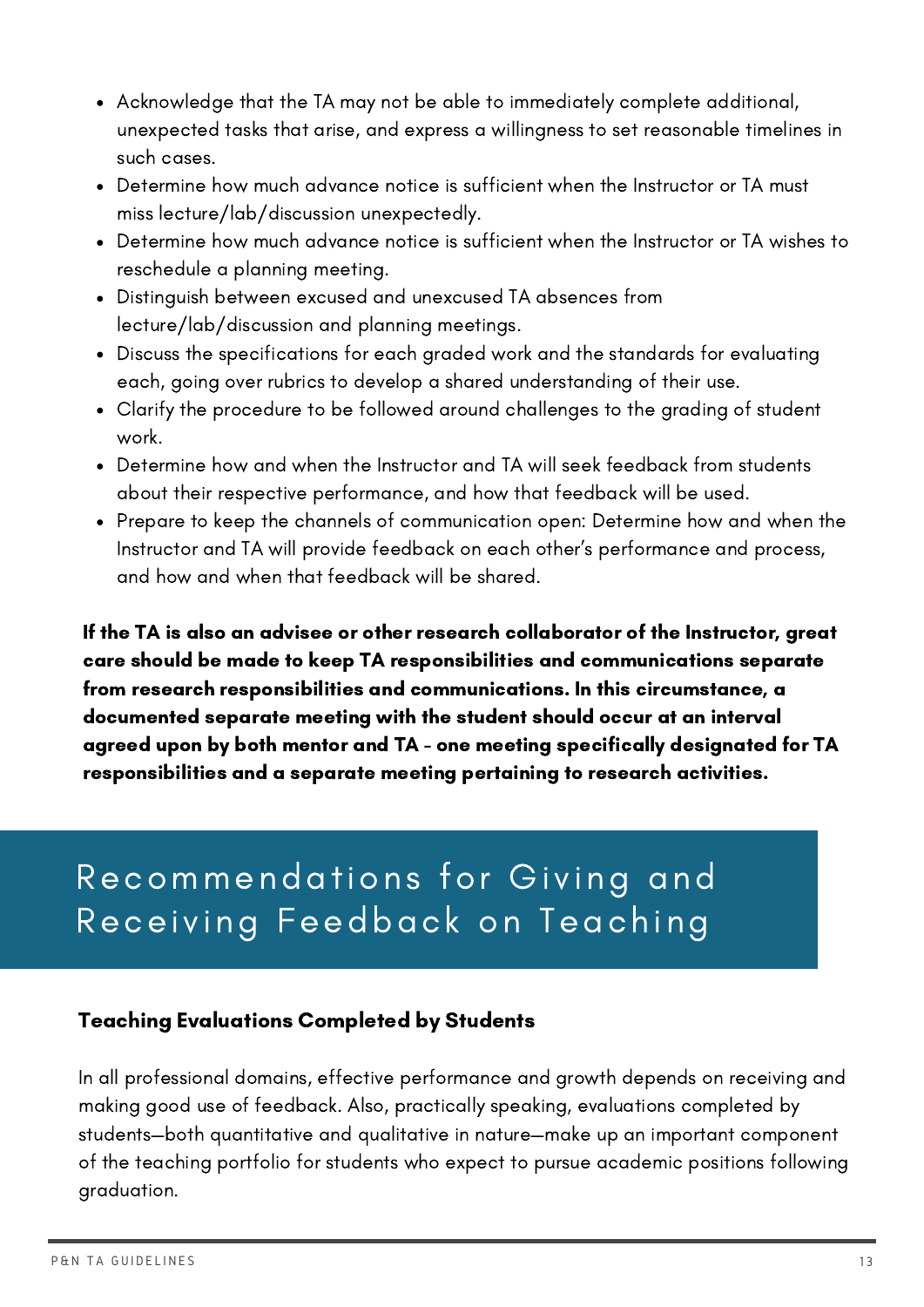For TA assignments that involve leading labs or discussion sections for a course, the University requires that students complete formal evaluations of the TA, as well as the Instructor. Even if a TA does not lead a lab or discussion section, however, the TA should request anonymous feedback from students, such as through paper surveys administered during lecture/lab/discussion or assessments administered via Qualtrics or Google Forms. Please refer to Appendix B for a sample survey, and note that items can/should be modified or supplemented based upon the specific responsibilities of the TA, as well as the nature of the feedback desired.

TAs are strongly encouraged to request feedback from students at mid-semester or even more frequently so that helpful changes may be implemented within the same term. Please refer to Appendix C for sample questions to ask students at mid-semester. Again, these questions may be modified or supplemented, as desired. TAs who preside over labs or discussion sections are evaluated by their students using the same course evaluation form that Trinity uses for faculty. Students with these types of TA assignments may find it helpful to supplement the open-ended questions provided here with close-ended questions from the Trinity form, so that they may track changes to their ratings over the course of the term.

One alternative to requesting feedback at midterm is for TAs to request weekly or biweekly feedback from their students. The questions may be general, inquiring into the TA's strengths, as well as ways the TA could increase effectiveness; or they may be specific, inquiring about the coverage of certain concepts or the value of particular class activities. The precise frequency and format of the evaluations collected during the term is flexible; the most important thing is to collect and make use of the data.

Like their TAs, Instructors are strongly encouraged to request feedback on their performance at midterm, perhaps by producing a joint survey with the TA. Not only would this yield useful information, but it would model for the TA the desire to continually enhance one's teaching effectiveness.

The feedback surveys in Appendices B and C may be given to students via paper or online form (i.e., using Qualtrics or Google Forms). Care should be taken to not ask students for any identifying information (i.e., names, email addresses) on surveys, in order to protect their anonymity. The responses that graduate TAs receive from their students at the end of the term (i.e., Appendix B and/or any supplemental items) should be forwarded to the DGS and DUS offices of Psychology & Neuroscience within two weeks of the grade submission deadline. Evaluations received at midterm (i.e., Appendix C and/or any supplemental items) need not be forwarded the DGS and DUS offices, although Instructors and TAs are encouraged to discuss these evaluations and come up with ways to respond to constructive feedback.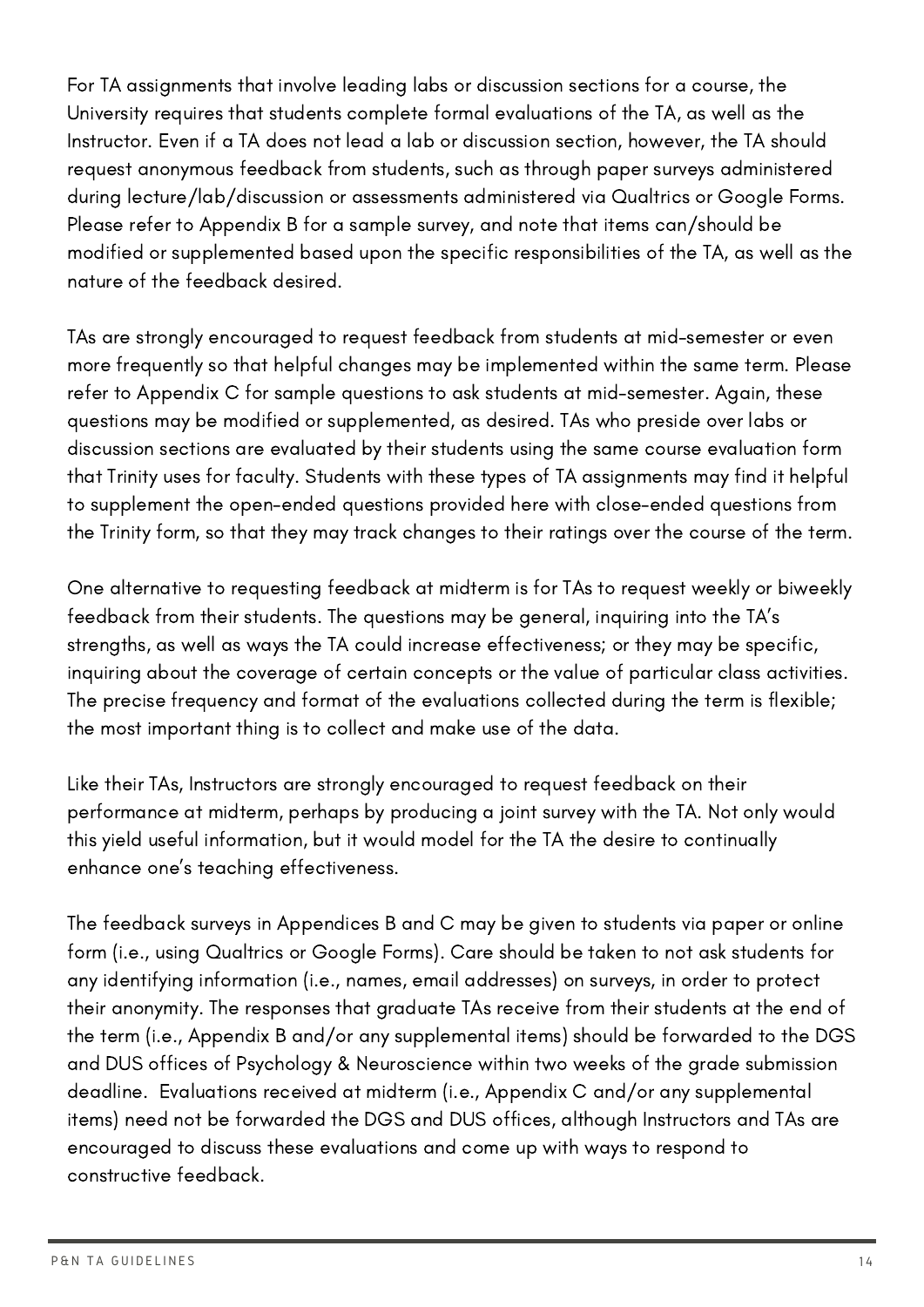## Feedback Sharing Between TAs

Another potentially valuable source of feedback for TAs who teach labs or discussion sections is input from other TAs for the course (either current TAs, if the course has multiple TAs, or previous TAs for the same course), or students who have taught labs or discussion sections for other courses. While fairly informal, this feedback may be especially helpful because it is offered by others playing similar roles and possessing similar levels of authority. All TAs who teach labs or discussion sections are encouraged to seek this type of peer feedback each term. The feedback received does not need to be submitted to the DGS and DUS offices of Psychology & Neuroscience.

## Feedback Sharing Between Instructor and TA

In addition to ensuring that TAs receive formal and/or informal feedback from students, it is important that they receive periodic feedback on their performance from the Instructor. For predominantly "grading" TAs, this could mean that the Instructor notes the attentiveness/ helpfulness of the TA during lecture, reviews the scoring completed by the TA on a few examples of a certain written assignment, etc. For classes with labs or discussion sections, this might mean that the Instructor observes the TA teaching in section once or twice per term, in addition to the above, and provides feedback on that.

Instructors are strongly encouraged to seek feedback from the TA on their own performance. The Instructor may be interested in feedback from the TA on the clarity of their explanations, the effectiveness of in-class exercises, etc. Not only can Instructors benefit from this feedback, but the act of requesting it models desirable behavior for the TA. Dedicated Instructors should be interested in continuing to develop and enhance their teaching skills.

#### More Formal Two-Way Feedback, Instructor and TA

In order to promote accountability and gather valuable performance data, both the Instructor and the TA will be asked to evaluate each other on separate surveys at the end of the term. Please refer to Appendices D and E. The survey in Appendix D is used by Instructors to assess TAs' menteeship pertinent to teaching. The survey in Appendix E is used by TAs to assess Instructors' mentorship pertinent to teaching. Data from both surveys will be submitted to and kept on file by the DGS and DUS offices of Psychology & Neuroscience. Generally speaking, neither Instructors nor TAs will have access to the data collected about them via these surveys, although summaries of these data may be shared with them in the context of grievance procedures. (See Section 7, "Recommended Process for Resolving Grievances.") Additionally, positive feedback may also be used (with Instructor or TA permission) in letters supporting promotion and awards.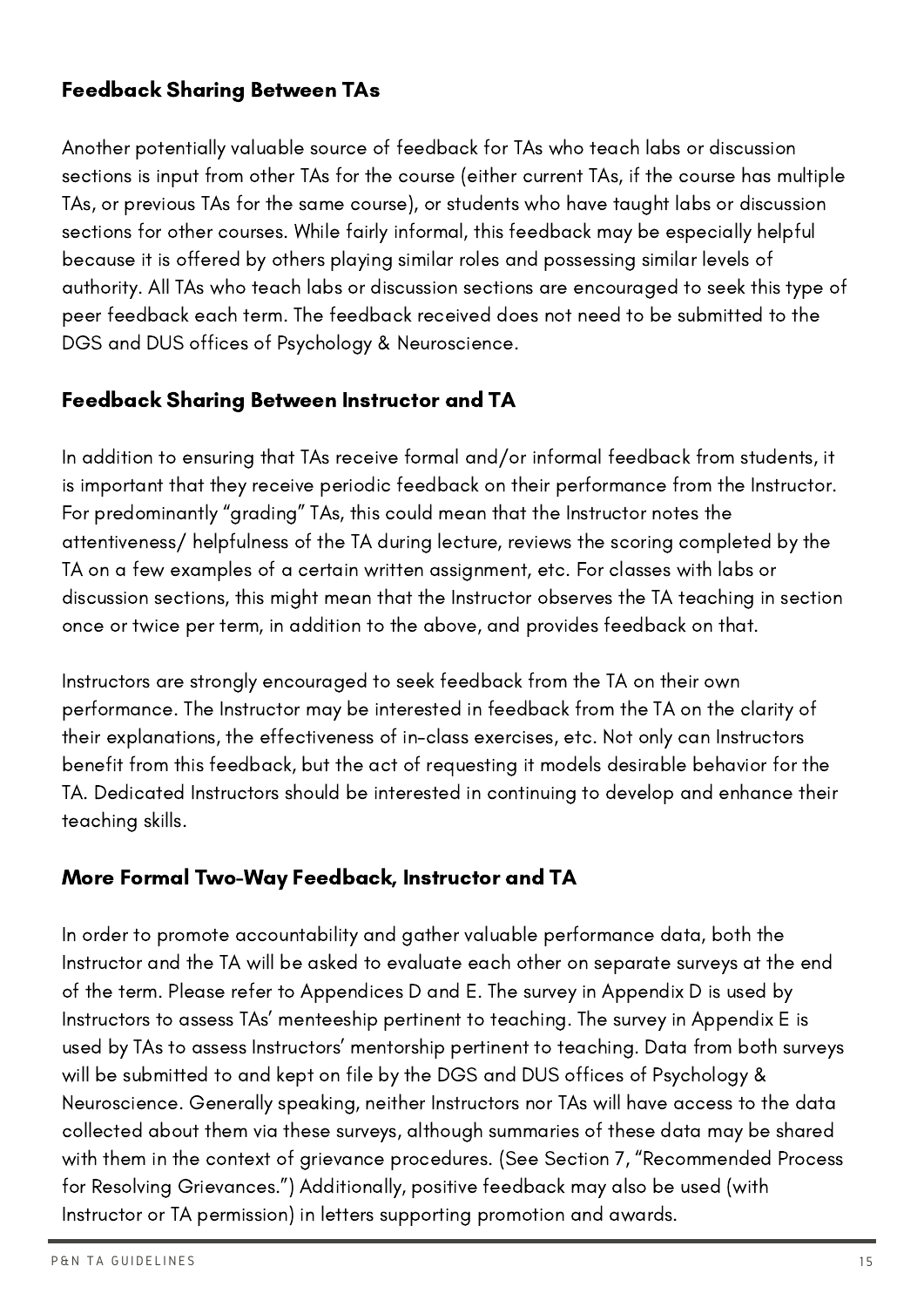The survey items in Appendices D and E will be made available to all faculty and graduate students at the beginning of the term, so they know on what bases they will be evaluated. Unlike the surveys in Appendices B and C, these surveys should not be modified, but rather, administered as they currently appear. Both completed surveys should be submitted to the DGS and DUS offices within two weeks of the grade submission deadline.

If and when problematic patterns emerge, the Departmental leadership will initiate conversations with the relevant parties to problem-solve, identify helpful resources and offer other recommendations to reduce difficulties/improve performance in the future.

## Evaluation of Achievement of TA Learning Objectives

At the end of the term, the Instructor and TA should work together to review the TA's learning objectives for the semester, as specified in the set of expectations developed for the term, and assess how well each objective was met. Appendix F is intended to assist with this process. The completed form should be submitted to the DGS and DUS offices of Psychology & Neuroscience within two weeks of the grade submission deadline.

# TA Self-Evaluation

Finally, TAs may find it helpful to draft a self-evaluation or reflection—either once, after the term has ended, or at multiple times throughout the term. This is a recommended practice for individuals who wish to improve their teaching. Also, by reviewing what they have learned across their various experiences, individuals may gain insight into their emerging teaching philosophies. Although important in its own right, the teaching philosophy is another component of the teaching portfolio for students seeking academic posts after they have completed their degrees.

# Recommended Process for Resolving Grievances

Ideally minor or one-time concerns would be resolved as they arise in the context of regular meetings between Instructor and TA. When the Instructor and TA meet regularly for course planning and troubleshooting, they should make space on occasion to share feedback about the term and their partnership, focusing on what is going well in addition to any trouble spots.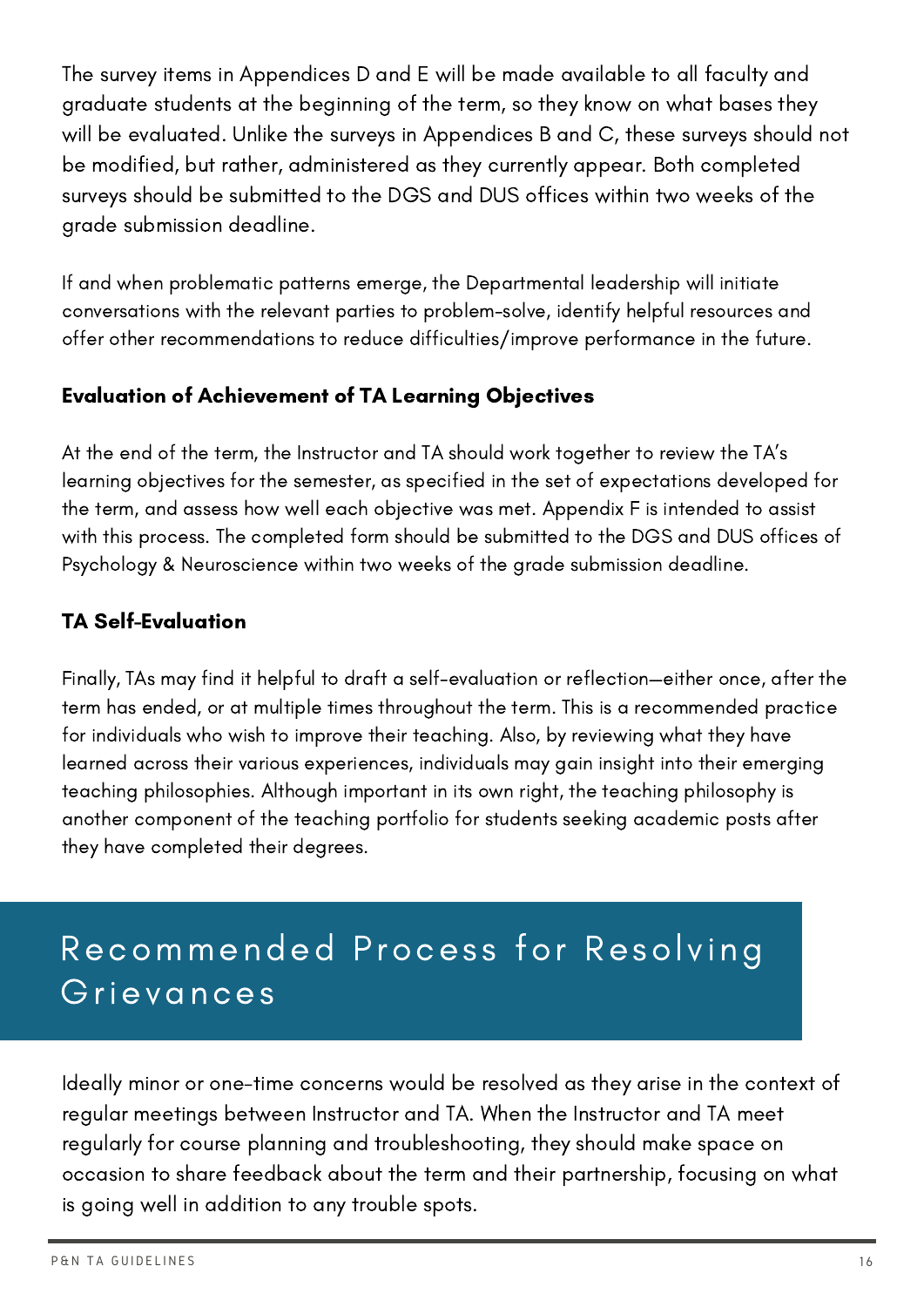When there are more serious or habitual concerns about communication, workload or the quality of work performed (i.e., when one or both parties believe there has been a deviation from the expectations developed prior to the start of the term), it is recommended that the concerned party reach out to request a special in-person meeting to discuss these concerns. It is important that both parties approach such meetings with an open mind, with acknowledgment of what is going well in the relationship, and with a focus on proposing specific remedies for problems. Because such conversations may be perceived as difficult, one alternative would be for the concerned party to document their concerns/requests in writing and initiate an email exchange. Although people's feelings may be harder to discern from emails than from face-to-face meetings, one advantage of email communications is that messages may be archived for future reference; another is that people may ask others for advice on the text of the message before the email is sent.

In cases where concerns are not easily addressed due to the serious nature of the issues, or where repeated attempts to address concerns have been unsuccessful (i.e., the target behaviors have not changed), the aggrieved party is encouraged to reach out to both the DGS and DUS offices of Psychology & Neuroscience for a consult. In some cases, the provision of resources (e.g., readings, access to workshops or training sessions) may be all that is needed to get things back on track. In other cases, the DGS and/or DUS may offer to intercede with the other party, or offer to serve as a mediator/help identify a solution to the issues identified. (In the case of persistent problematic behavior by a graduate TA, the faculty advisor also will be involved. Rarely, the TA assignment may be changed. If resolution cannot be achieved at the level of the DGS and DUS offices, the matter will be brought to the Chair. According to the "Duke University Guidelines and Policies for Graduate Student Teaching Assistants and [Instructors,"](https://gradschool.duke.edu/sites/default/files/documents/Duke-Graduate-TA-and-IOR-guidelines.pdf) the Graduate School is the "final avenue of appeal".

If the student would like feedback from an impartial third party rather than trying to resolve this issue within the Department, a consultation with a University [Ombudsperson](https://oie.duke.edu/about-us/ombudsperson) may be helpful either preceding or following any in-person meetings or email exchanges scheduled to address concerns.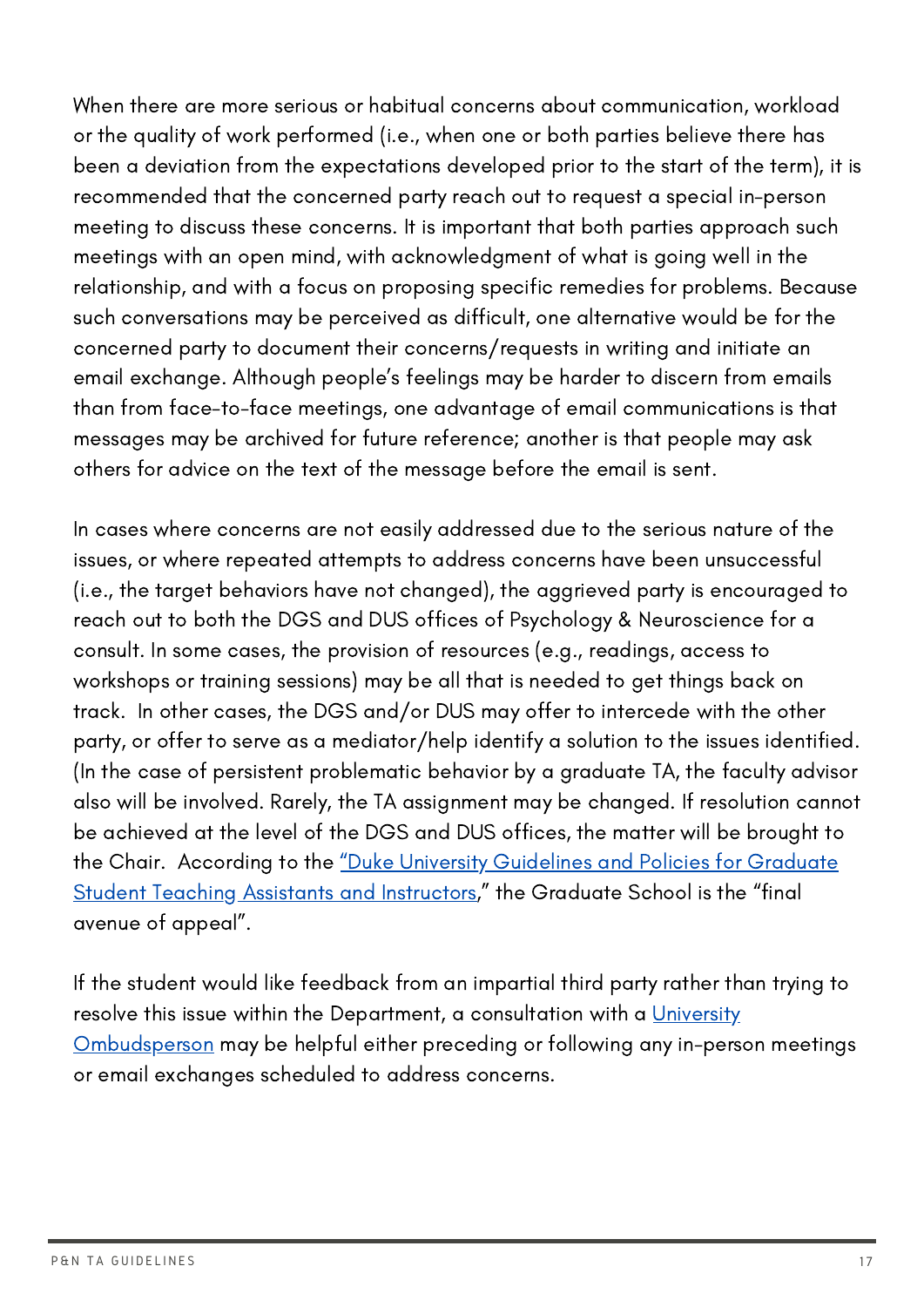If evidence accumulated across multiple terms suggests persistent problematic behavior on the part of a particular Instructor or TA, the Departmental leadership will take stronger steps to respond to these concerns with additional training and oversight of either the Instructor or TA, as needed.

Of course, the hope is that most potential conflicts or impasses will be prevented by developing and signing off on a set of expectations prior to the start of the term, as the document itself is comprehensive and the process of finalizing the document requires proactive, thoughtful communication between the Instructor and TA. Indeed, this hope was the impetus for creating these guidelines (although all parties still should be prepared to be flexible, especially during unprecedented and challenging times). Because preventing problems is often easier than resolving them, TAs may also find it valuable to consult with other students who have served as TAs for the class and/or Instructor in question, as they may have advice for increasing efficiency or optimizing the working relationship with the Instructor. Likewise, Instructors may find it useful to consult informally with Instructors who have supervised their TA in the past, in order to gather data that may help them better navigate their relationship with the TA.

# Appendices: Samples and Templates

# TABLE OF CONTENTS

| <b>Appendix A</b> | 18 |
|-------------------|----|
| <b>Appendix B</b> | 25 |
| <b>Appendix C</b> | 26 |
| <b>Appendix D</b> | 27 |
| <b>Appendix E</b> | 32 |
| <b>Appendix F</b> | 35 |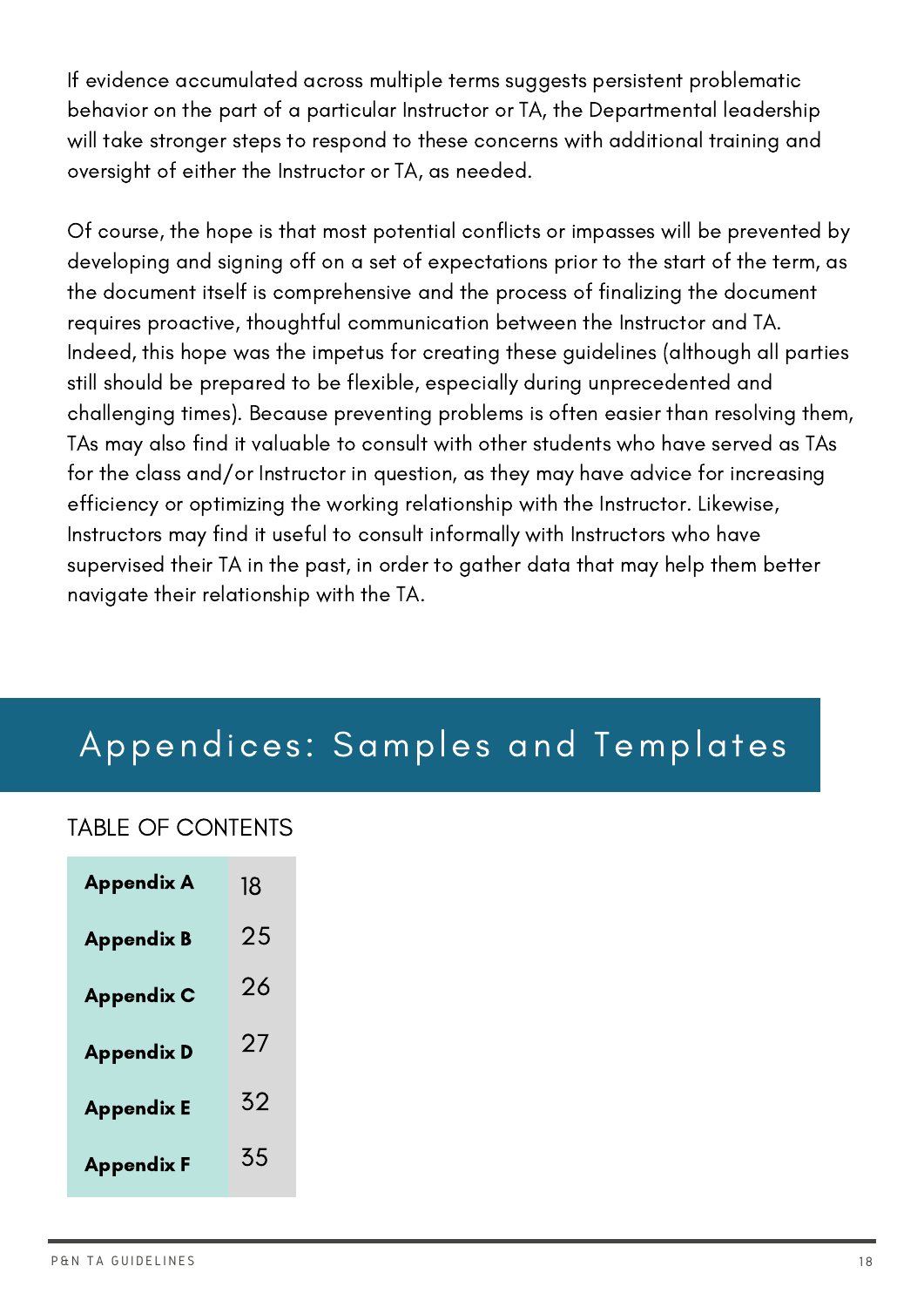# Appendix A

# Template for Document of Expectations to Be Completed by Instructors and TAs

Below is a template for a document to be drafted, reviewed, and signed by both Instructors and TAs prior to the start of the term. The Instructor should submit the completed document to the DGS and DUS offices of Psychology & Neuroscience (CCing the TA) before the start of classes.

Shared Expectations of Instructor and TA for (specific term)

Course Number/Title:

\_\_\_\_\_\_\_\_\_\_\_\_\_\_\_\_\_\_\_\_\_\_\_\_\_\_\_\_\_\_\_\_\_\_\_\_\_\_\_\_\_\_\_\_\_\_\_\_\_\_\_\_\_\_

\_\_\_\_\_\_\_\_\_\_\_\_\_\_\_\_\_\_\_\_\_\_\_\_\_\_\_\_\_\_\_\_\_\_\_\_\_\_\_\_\_\_\_\_\_\_\_\_\_\_\_\_\_\_\_\_\_\_

\_\_\_\_\_\_\_\_\_\_\_\_\_\_\_\_\_\_\_\_\_\_\_\_\_\_\_\_\_\_\_\_\_\_\_\_\_\_\_\_\_\_\_\_\_\_\_\_\_\_\_\_\_\_

\_\_\_\_\_\_\_\_\_\_\_\_\_\_\_\_\_\_\_\_\_\_\_\_\_\_\_\_\_\_\_\_\_\_\_\_\_\_\_\_\_\_\_\_\_\_\_\_\_\_\_\_\_\_

\_\_\_\_\_\_\_\_\_\_\_\_\_\_\_\_\_\_\_\_\_\_\_\_\_\_\_\_\_\_\_\_\_\_\_\_\_\_\_\_\_\_\_\_\_\_\_\_\_\_\_\_\_\_

Instructor Name:

TA Name:

Lecture Time/Location:

Lab/Discussion Time(s)/Location(s):

#### TA Responsibilities

Below is a list of responsibilities commonly assumed by graduate TAs. Because every TA assignment is different, not all items will be applicable for a given course. For each responsibility that is relevant, note the approximate dates that Instructors will assign the task, the turnaround times, and any other necessary details. Items that are not relevant should be deleted before finalizing and signing the document.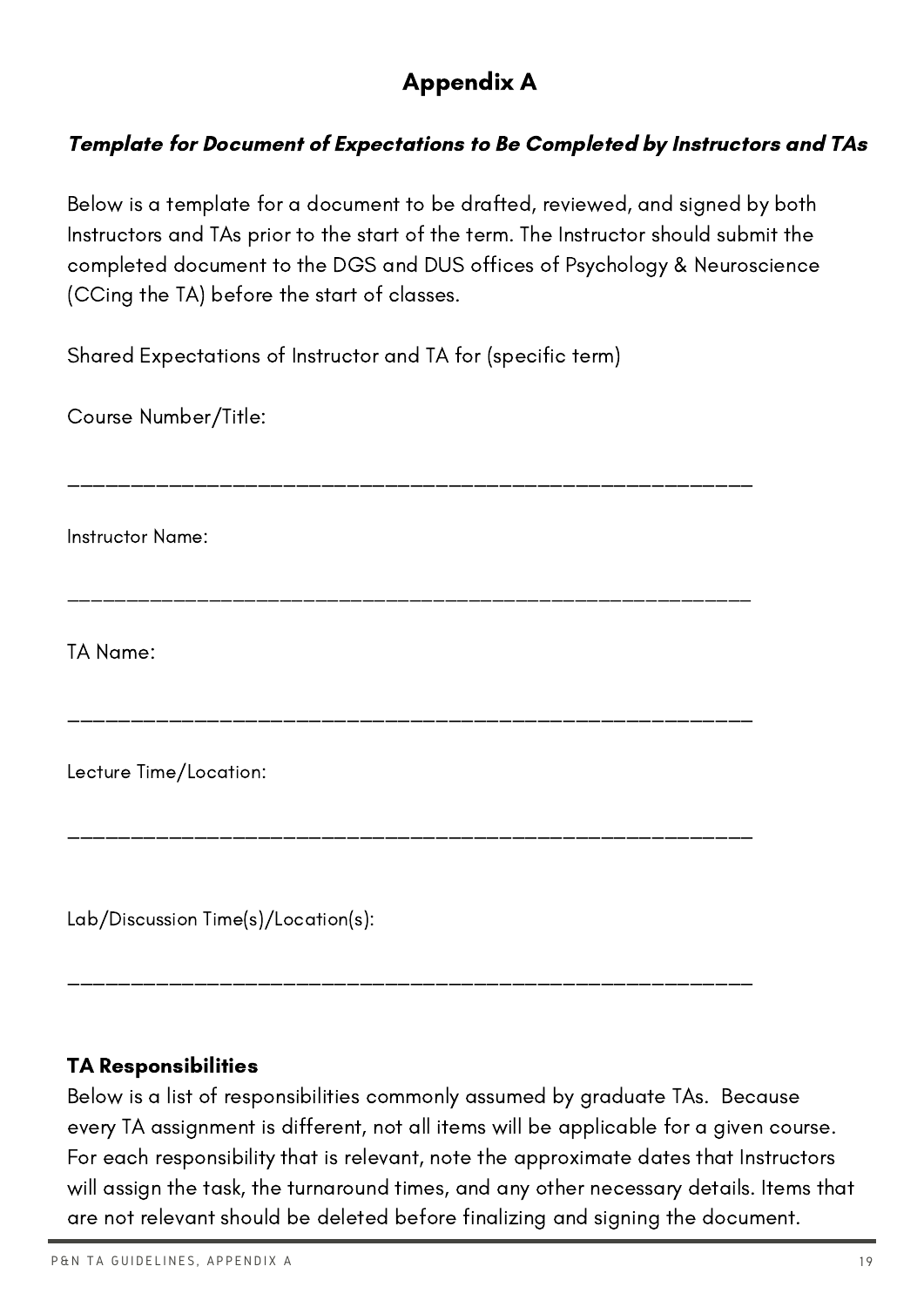Prior to meeting with the TA, the Instructor should estimate roughly how much time will be devoted to each task, to ensure that the average workload of 10-15 hours (which includes time spent attending class) is not exceeded and that individual weeks that require more than 10-15 hours are rare.

Common Responsibilities

- Attending lecture, taking notes (Class attendance is expected across all TA assignments with rare exceptions made only for special circumstances, such as a repeat TA assignment for the same course. In-person attendance is best. However, if there is a time conflict between the assigned course and a required course for the TA, an acceptable alternative may be for the TA to review video or audio recordings of class sessions, with these recordings arranged in advance. Video or audio recordings also may be used as backups by TAs who miss class due to illness or professional travel. TAs' notes are for their personal use only, to ensure that they are prepared for student questions.)
- Becoming familiar with Sakai, Piazza, Qualtrics, JASP, or other platforms or software to be used
- Preparing and/or photocopying materials for class (e.g., handouts, quizzes)
- Preparing for and leading labs or discussion sections
- Keeping records of attendance in lecture/lab/discussion, and alerting the Instructor in the event of repeated absences by a student or a student's failure to complete major assignments
- Evaluating participation during lab/discussion
- Meeting regularly with the Instructor (and other TAs, if applicable) for purposes of planning/troubleshooting
- Offering weekly office hours for students
- Responding to student questions on Piazza and/or other appropriate learning platforms
- Responding promptly to communications from students (expectations may vary somewhat from class to class)
- Grading quizzes
- Offering review session(s) prior to each exam, or as directed by the Instructor
- Assisting with exam construction and/or photocopying exams
- Helping to proctor exams
- Helping to administer make-up exams to groups of students
- Handling the scoring of multiple-choice items, and/or completing item analyses post-exam
- Helping to grade non-multiple choice exam items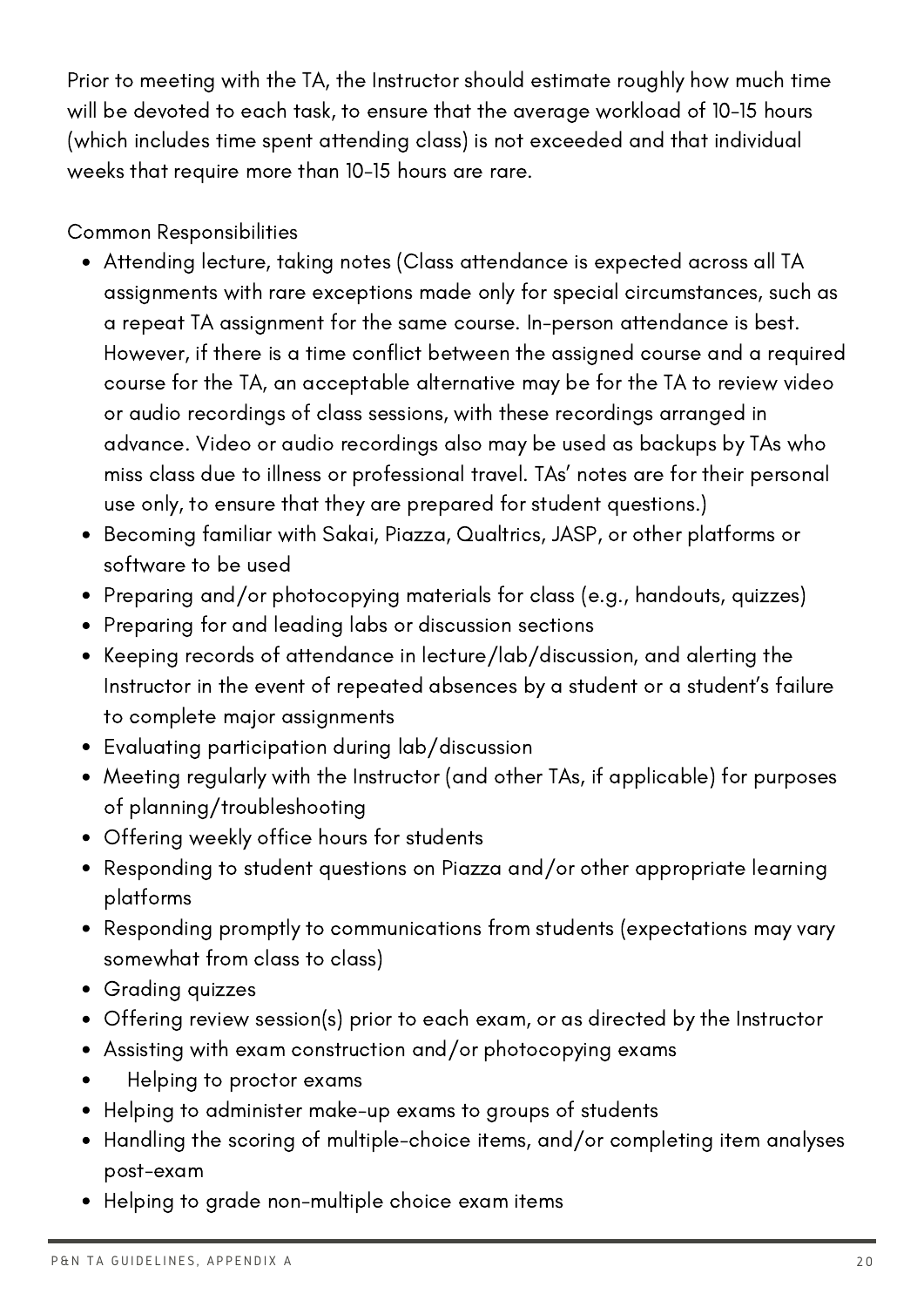- Grading other class assignments as directed by the Instructor
- Grading and/or providing feedback on paper drafts or partial drafts (using established rubrics)
- Grading and/or providing feedback on final drafts of papers (using established rubrics)
- Entering quiz, exam, and assignment grades on the course Sakai site

## Less Common or Ad-Hoc Responsibilities

- Preparing the classroom prior to lecture (re-arranging seats, setting up technology or laboratory supplies)
- Assisting with in-class demonstrations and small group exercises
- Providing constructive feedback to the Instructor on the syllabus, lessons, activities, assessments, etc.
- Researching/obtaining references on certain topics relevant to the class
- Identifying other materials/media that support a course goal
- Offering one or two lectures or mini-lectures on topics relevant to the course
- Distributing/collecting in-class quizzes
- Making alternate arrangements with/proctoring students who are entitled to Duke Student Disability Access Office (SDAO)-approved accommodations, and working with the SDAO or Academic Resource Center (ARC) office as needed
- Adding materials to or helping to maintain course Sakai site
- Offering APA style session(s) to students in advance of paper deadlines
- Helping to grade student presentations
- Referring students to various services (e.g., Academic Resource Center, Writing Studio), as needed, on the basis of conversations with them or their performance on graded works
- Providing input on letters of recommendation that are requested of the Instructor by students in the class
- Helping to supervise undergraduate TAs
- Sharing evidence of academic dishonesty/testifying at Student Conduct hearings
- Logging time spent on a weekly basis to become familiar with course content, develop course materials, and/or work with students enrolled in the course
- Communicating with Directors of Graduate and Undergraduate Studies any concern that may not be reportable first to the Instructor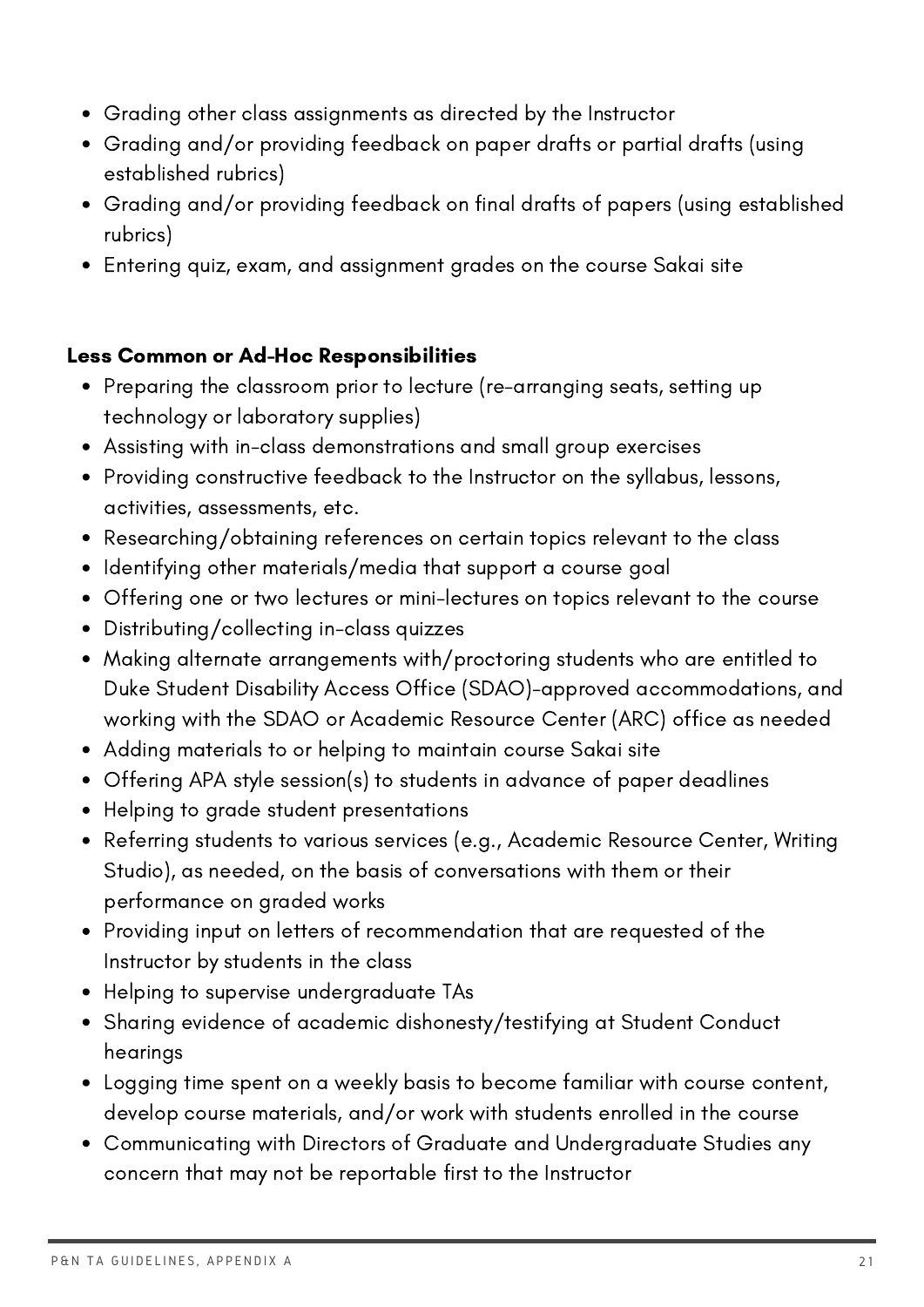## TA Learning Objectives

Please enumerate learning objectives for the TA, and discuss how and when these objectives will be met:

#### Class Policies and/or Topics Checklist

Below is a list of policies and/or topics that should be addressed by each Instructor-TA team prior to the start of the term. Check off each item below as it is covered, adding notes as needed for clarification:

 $\Box\_\_$  Expectation for TA attendance at lecture (again, this responsibility is expected across all TA assignments, with only rare exceptions)

\_\_\_\_\_ Plan for staying current in situations where TA in-person attendance is not possible

 $\frac{1}{1}$  Identification of platforms and software to be used in the course, and plans for any training the TA need relating to these platforms and software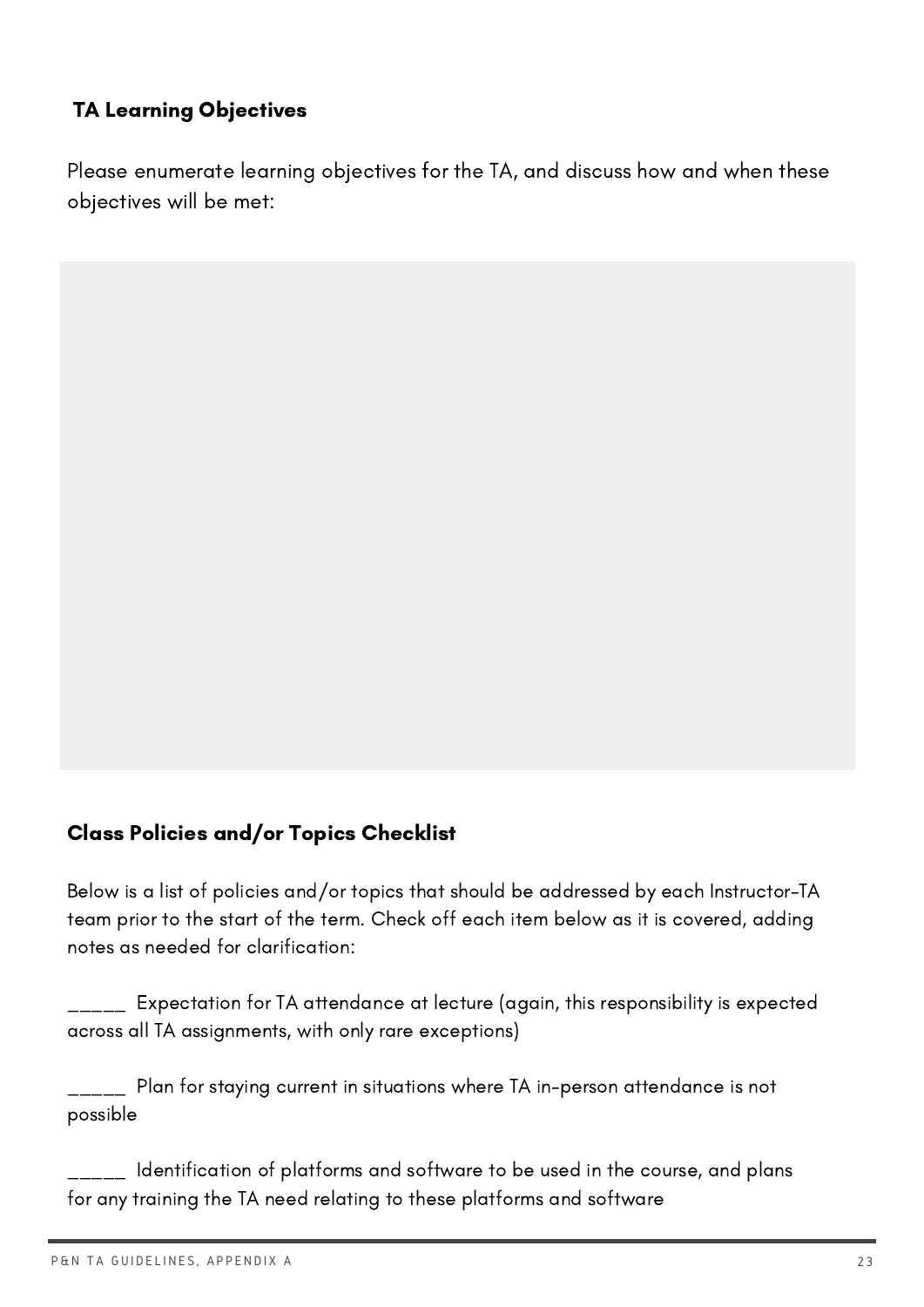\_\_\_\_\_ Provision (to the TA) of textbook(s) and other required materials

\_\_\_\_\_ Expectation for average number of hours of work per week

\_\_\_\_\_ Identification of weeks for which heavier workloads are expected because of exams, assignment due dates, etc.

\_\_\_\_\_ Dates that Instructor and/or TA expect to miss lecture/lab/discussion (e.g., for conference attendance), and any plans for securing coverage or making up work

 $\frac{1}{2}$  Importance of providing as much notice as possible when either the Instructor or TA must miss lecture/lab/discussion unexpectedly

\_\_\_\_\_ Plan (for the TA) for making up missed labs/discussions

\_\_\_\_\_ Office hours for both the Instructor and TA (when/where/how scheduled/offered)

\_\_\_\_\_ Days/times of planning meetings

 $\frac{1}{1}$ <sub>\_\_\_\_</sub> Plan for communication between meetings, including specific modes of communication (email, text messages, apps, phone calls)

\_\_\_\_\_ Expected response times to communications between the Instructor and TA; may differ by day of week, time of day, and /or mode of communication

\_\_\_\_\_ The "off hours" for the class, during which the TA is not expected to respond to the Instructor)

 $\frac{1}{2}$  The "off hours" for the class, during which Instructor and TA are not expected to respond to students

\_\_\_\_\_ Expected response time, on business days, to communications from students

\_\_\_\_\_ Expected turnaround time for TA re: grading various assignment types

Notice required for the completion of additional, unexpected tasks by the TA

\_\_\_\_\_ Professional behavior in the TA role

\_\_\_\_\_ Ethical issues relevant to TAs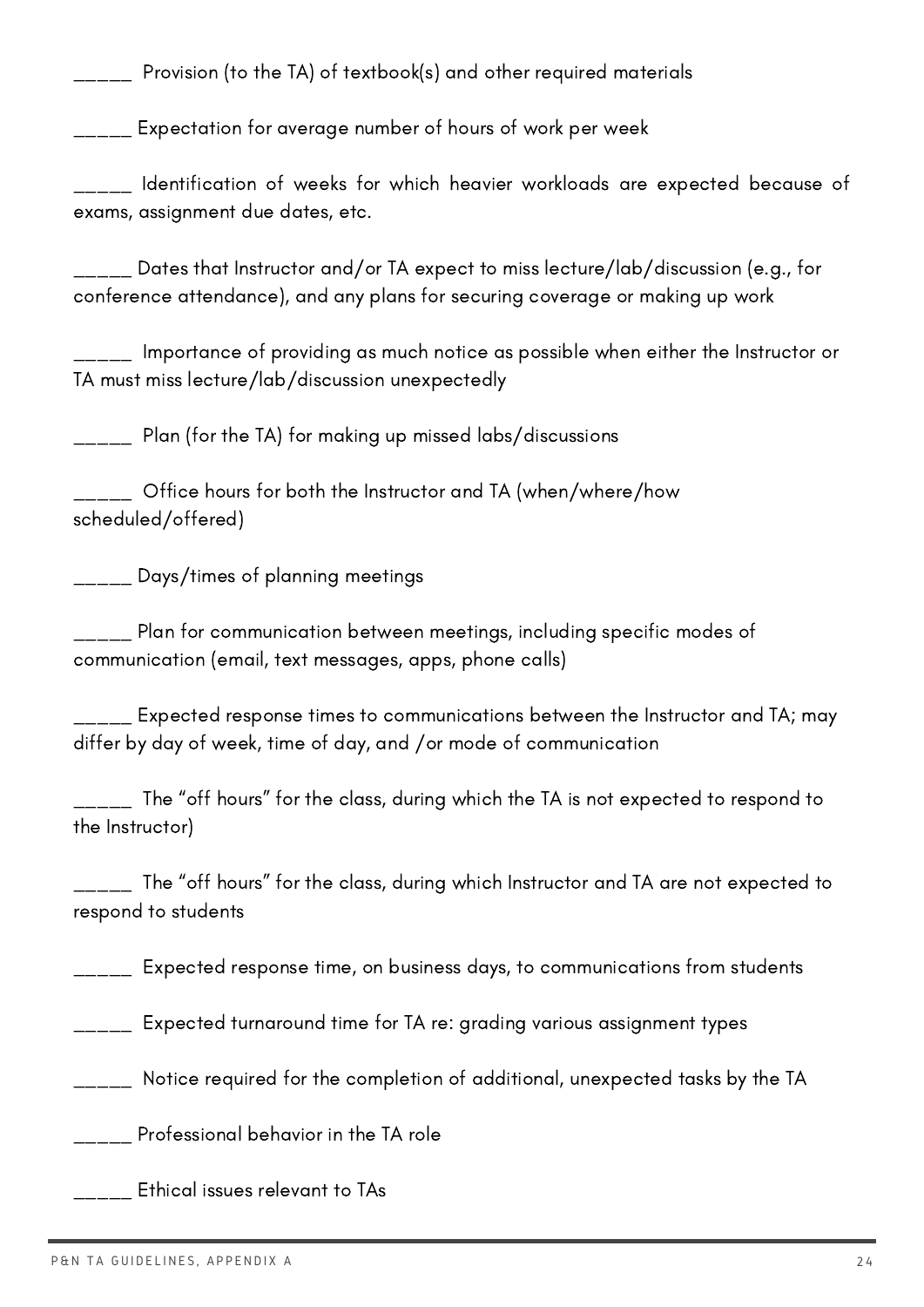What behaviors constitute academic dishonesty, and the policies in place for addressing violations of academic integrity at Duke

\_\_\_\_\_ Resources at Duke that may be helpful to students struggling with academic and/or personal issues

\_\_\_\_\_ The roles played by academic deans

\_\_\_\_\_ Policies around student illness, athletic participation

**\_\_\_\_\_** Policies around late work

\_\_\_\_\_ Policies around challenges to the grading of student work

\_\_\_\_\_ Plan for evaluation of TA by students

\_\_\_\_\_ Plan for Instructor evaluation of TA, TA evaluation of Instructor

\_\_\_\_\_ Plan for joint evaluation of TA's progress on learning objectives

Brief summary of the expectations developed by Instructor-TA team:

| TA signature                | Date                                                                                                          |
|-----------------------------|---------------------------------------------------------------------------------------------------------------|
|                             |                                                                                                               |
| <b>Instructor Signature</b> | أحسبهم أيستحق المستحل المستحل المستحل المستحل المستحل المستحل المستحل المستحل المستحل المستحل المستحل<br>Nate |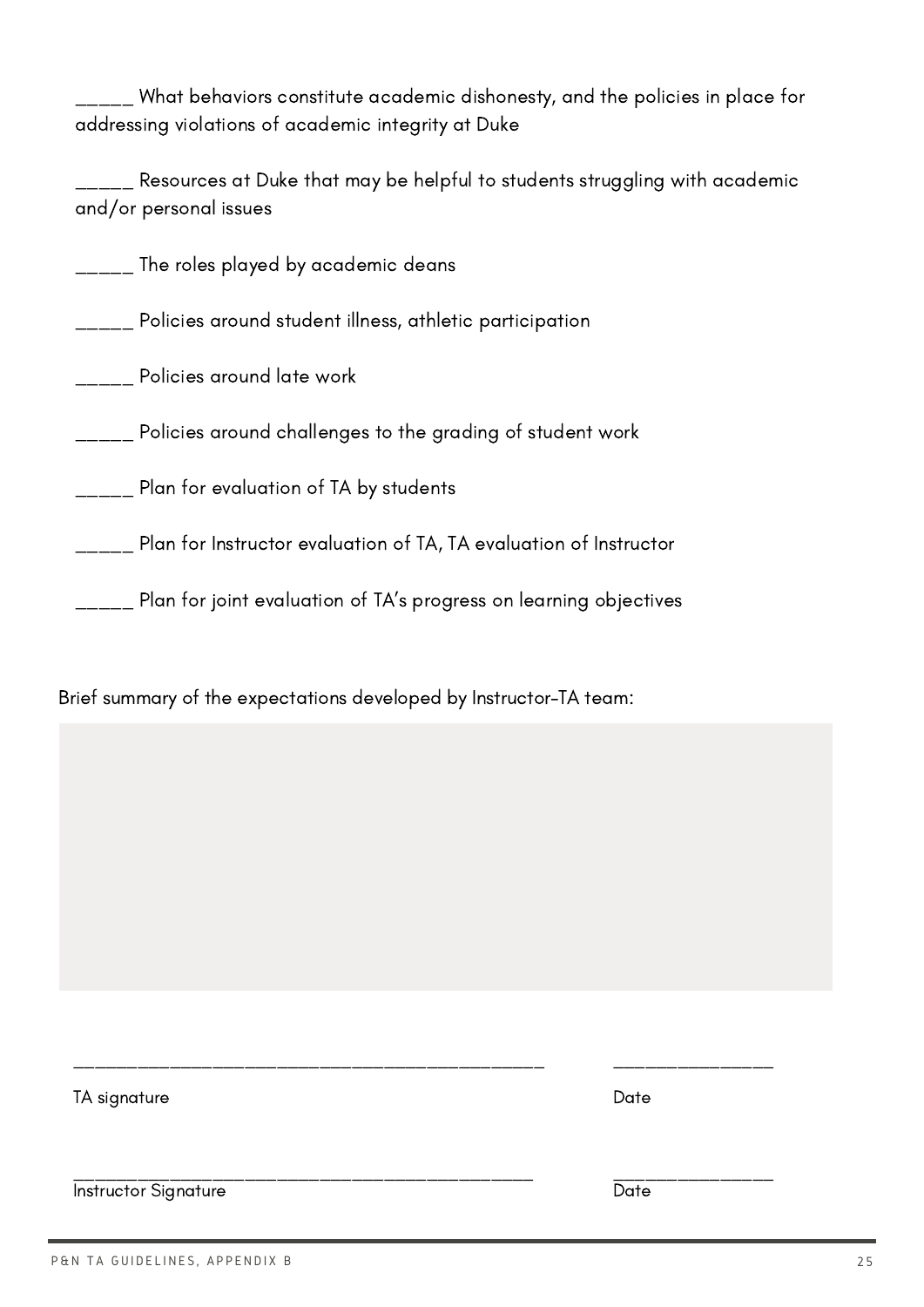# Appendix B

#### End-of-Term Student Evaluation of TAs Who Do Not Teach Labs/Discussion Sections

(TA submits to DGS and DUS offices within two weeks of the grade submission deadline)

The items below ask for your impressions about the TA for class this term. Please rate your level of agreement with each statement on a 1-5 scale where 1 = Strongly Disagree" and 5 = "Strongly Agree." If an item is not applicable or you have insufficient information to respond, please select "NA or Unable to Rate".

| Strongly<br><b>Disagree</b> | Disagree | Neither<br>Agree nor<br>Disagree | Agree | Strongly<br>Agree | NA or Unable<br>to Rate |
|-----------------------------|----------|----------------------------------|-------|-------------------|-------------------------|

\_\_\_\_\_\_\_\_ The TA was reliable at attending office hours.

The TA was reliable at attending other meetings relating to the class.

- \_\_\_\_\_\_\_\_ The TA arrived on time to office hours and other meetings.
- \_\_\_\_\_\_\_\_ The TA seemed enthusiastic about the course material.
- \_\_\_\_\_\_\_\_ The TA was well-grounded in the course content.
- \_\_\_\_\_\_\_\_ The TA made self available to help students.
- \_\_\_\_\_\_\_\_ The TA appeared to be invested in helping students in the class.
- \_\_\_\_\_\_\_\_ The TA was a clear and effective communicator.
- \_\_\_\_\_\_\_\_ The TA responded promptly to emails or other messages from students.
- \_\_\_\_\_\_\_\_ The grading completed by the TA seemed fair.
- \_\_\_\_\_\_\_\_ The feedback provided by the TA on written assignments was helpful.
- \_\_\_\_\_\_\_\_ The TA seemed friendly and inclusive.
- \_\_\_\_\_\_\_\_ The TA exhibited professional behavior.
- \_\_\_\_\_\_\_\_ Overall, the TA was effective.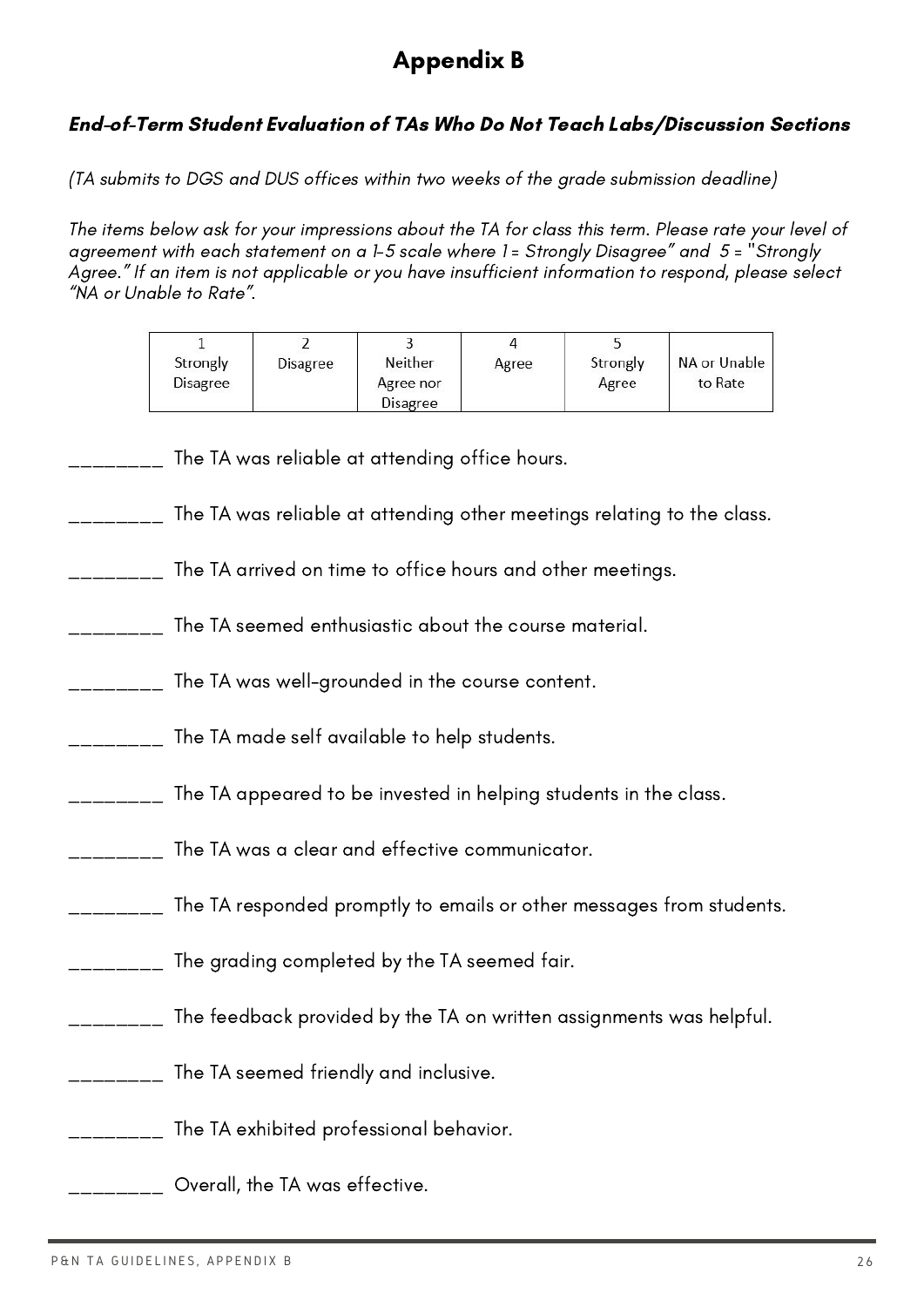Please use this space to expand on your response to any item above.

What other positive or constructive feedback would you like to share with the TA?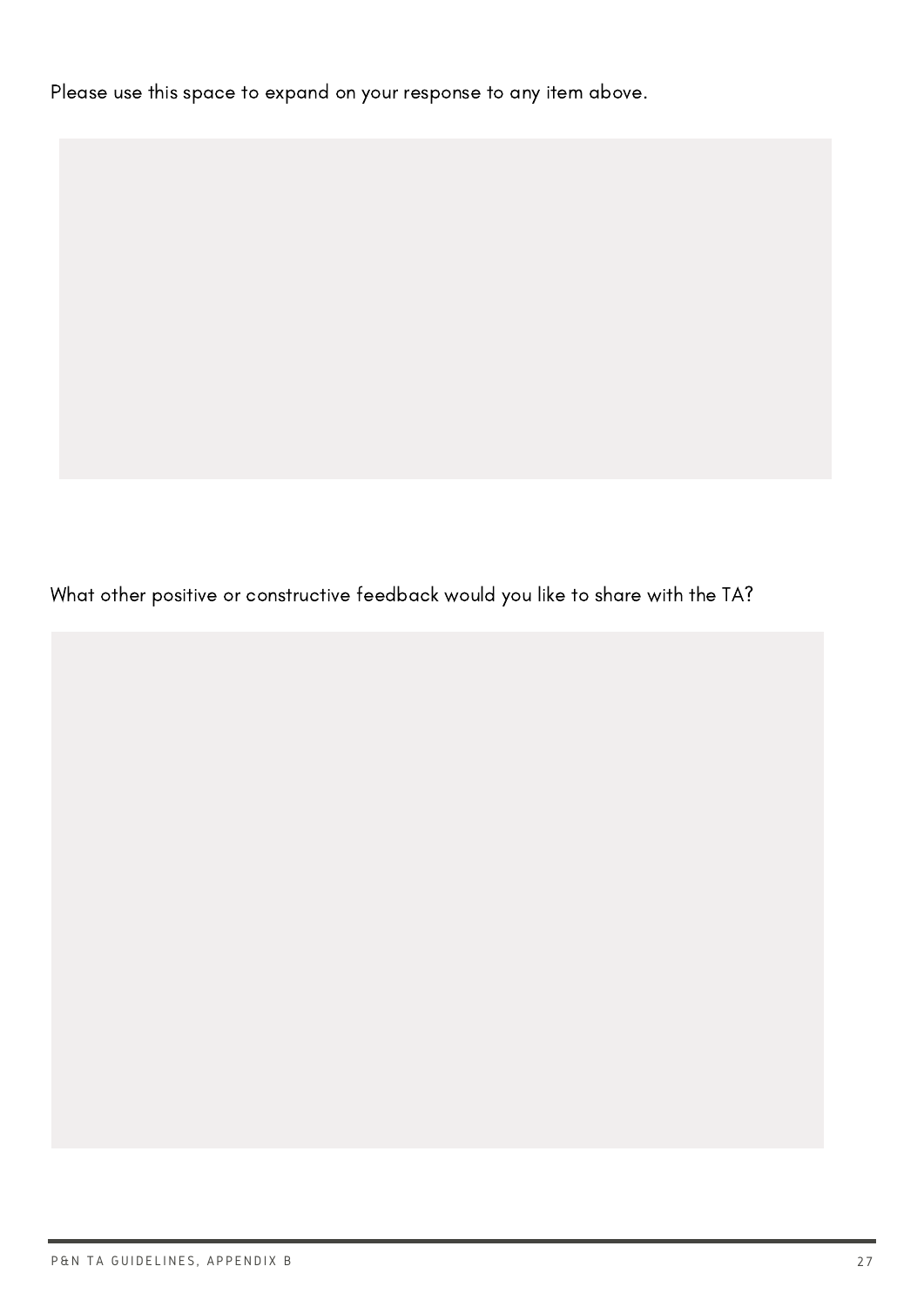# Appendix C\*

## Midterm Feedback Survey

Please identify one or more things you have appreciated about the TA for the class.

Please identify one or more things that the TA might do differently to improve your experience in the class.

<sup>\*</sup>TAs who preside over labs or discussion sections may find it helpful to supplement the open-ended questions provided here with close-ended questions from the Trinity course evaluation form, so that they may track changes to their ratings over the course of the term.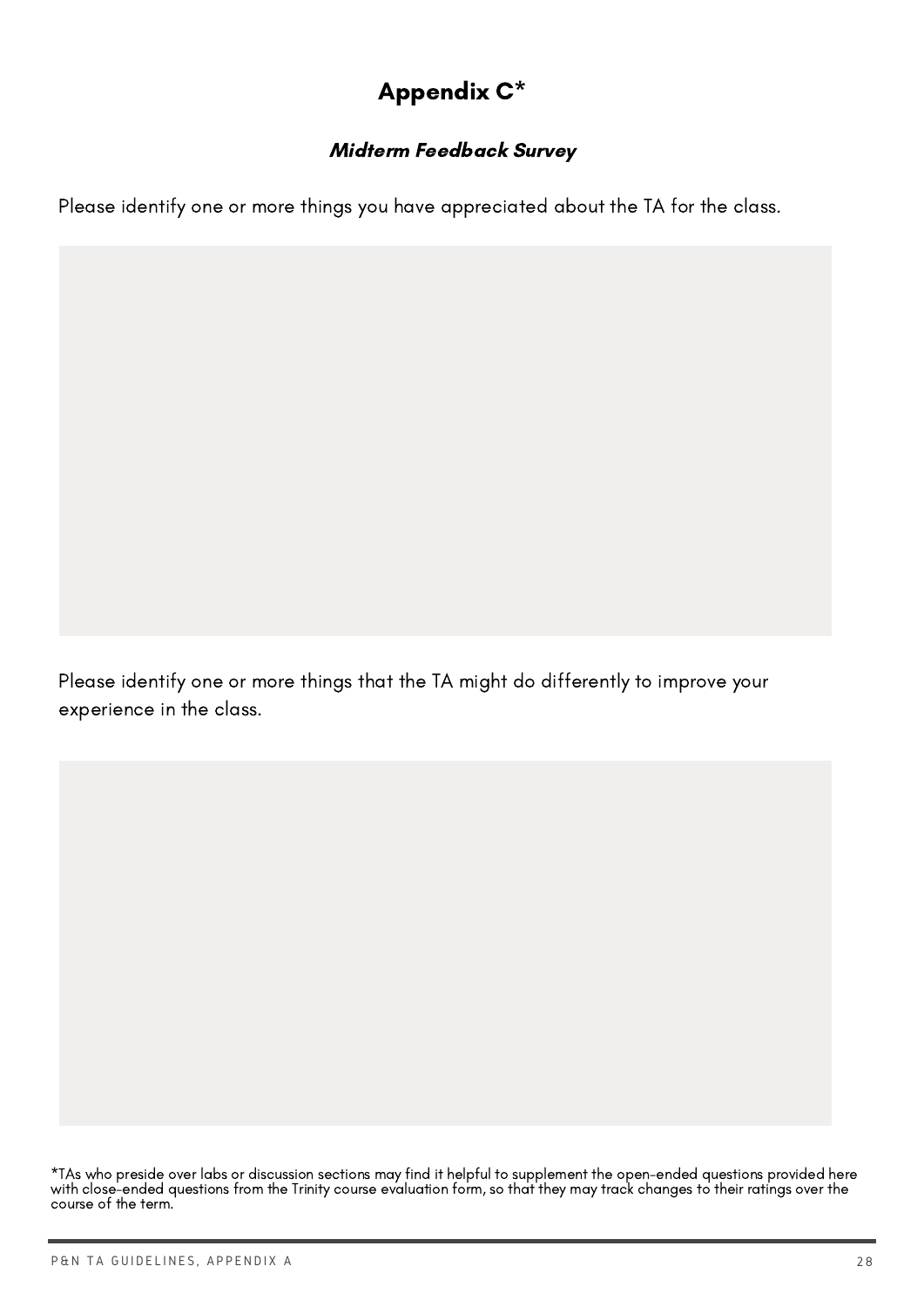# Appendix D

# End-of-Term Evaluation of TA by Instructor

(Instructor submits to DGS and DUS offices within two weeks of the grade submission deadline)

This survey seeks your frank impressions about your graduate TA this term. You should submit the completed document to the DGS and DUS offices of Psychology & Neuroscience within two weeks of the grade submission deadline. These data will be accessible only by the DGS and DUS offices and Departmental leadership.

For this first section, please rate the frequency of the behaviors listed using a 1-5 scale where 1 = "Never" and 5 = "Always." If an item is not applicable or you have insufficient information to respond, please select the "NA or Unable to Rate".

| Never | Rarely | Sometimes | Often | ◡<br>Always | NA or Unable<br>to Rate |
|-------|--------|-----------|-------|-------------|-------------------------|
|-------|--------|-----------|-------|-------------|-------------------------|

How often did the TA:

\_\_\_\_\_\_\_\_ miss lecture – unexcused?

\_\_\_\_\_\_\_\_ miss lecture – excused?

\_\_\_\_\_\_\_\_ arrive late to lecture?

\_\_\_\_\_\_\_\_ miss labs or discussion sections – unexcused?

\_\_\_\_\_\_\_\_ miss labs or discussion sections – excused?

\_\_\_\_\_\_\_\_ miss planning meetings?

\_\_\_\_\_\_\_\_ arrive late to planning meetings?

\_\_\_\_\_\_\_\_ make last-minute requests to reschedule planning meetings?

For this next section, please rate your level of agreement with each statement on a 1-5 scale where 1= "Strongly Disagree" and 5 = "Strongly Agree." If an item is not applicable or you have insufficient information to respond, please select the "NA or Unable to Rate" option.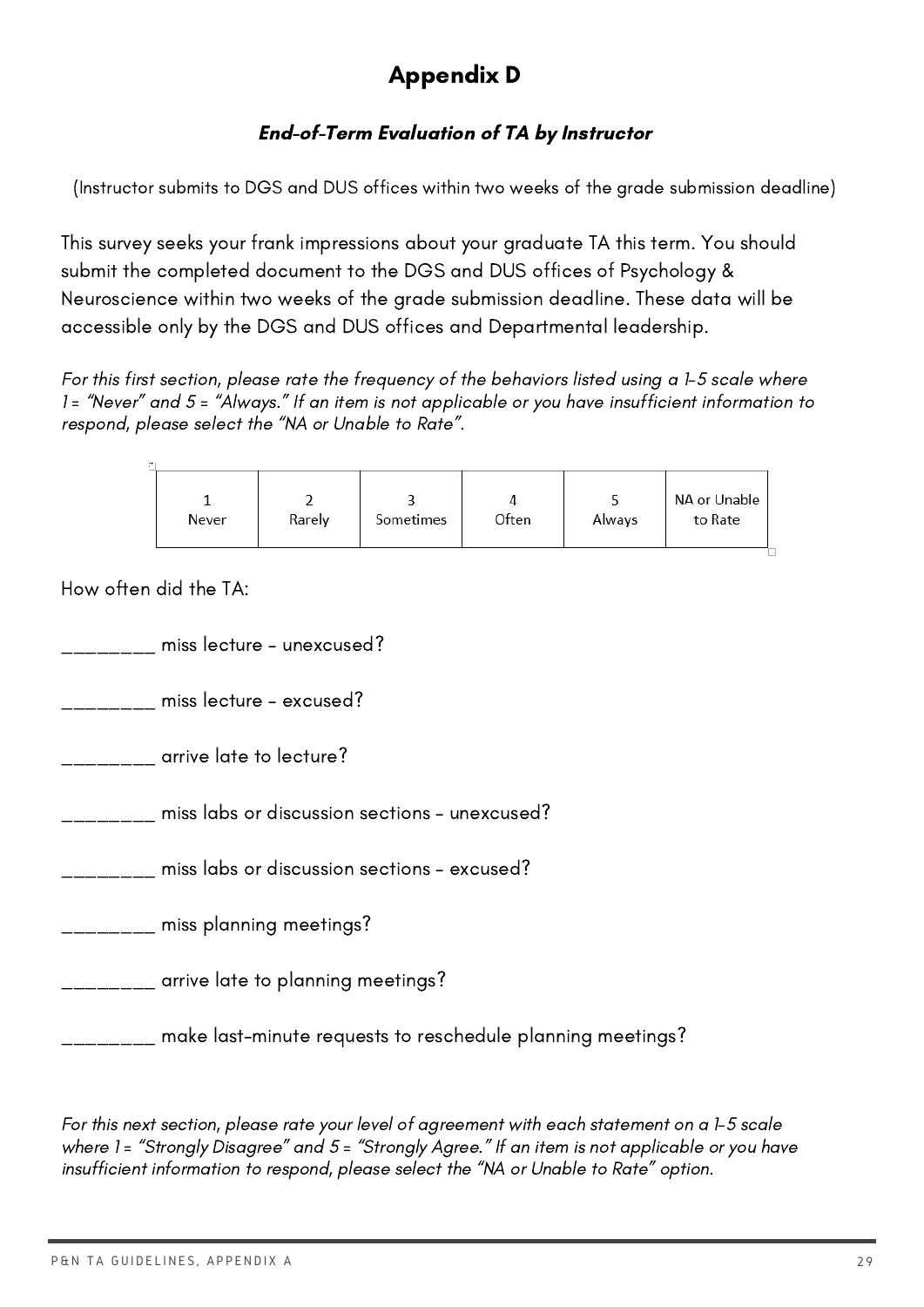| Strongly<br><b>Disagree</b> | Disagree | Neither<br>Agree nor<br>Disagree | Agree | Strongly<br>Agree | NA or Unable<br>to Rate |
|-----------------------------|----------|----------------------------------|-------|-------------------|-------------------------|

The TA:

- \_\_\_\_\_\_\_\_ seemed enthusiastic about the course.
- \_\_\_\_\_\_\_\_ made self available to help students in the class.
- $\frac{1}{1}$  seemed invested in helping students in the class.
- \_\_\_\_\_\_\_\_ seemed friendly and inclusive with students.
- \_\_\_\_\_\_\_\_ responded promptly to communications from students.
- \_\_\_\_\_\_\_\_ responded to communications from the Instructor in a timely manner.
- \_\_\_\_\_\_\_\_ was efficient/completed tasks in a timely manner.
- \_\_\_\_\_\_\_\_ graded students' assignments in a thoughtful manner.
- \_\_\_\_\_\_\_\_ provided helpful feedback on students' written assignments.
- \_\_\_\_\_\_\_\_ completed other tasks thoughtfully.
- \_\_\_\_\_\_\_\_ seemed knowledgeable about the structure/policies of the course.
- \_\_\_\_\_\_\_\_ acted in accordance with/did not contradict course policies and procedures.
- \_\_\_\_\_\_ made good use of feedback from the students.
	- \_\_\_\_\_\_ made good use of feedback from the Instructor.
- \_\_\_\_\_\_\_\_ exhibited an appropriate level of flexibility.

\_\_\_\_\_\_\_ seemed professional in the TA role.

 $\frac{1}{1}$  generally followed the expectations established prior to the start of the term.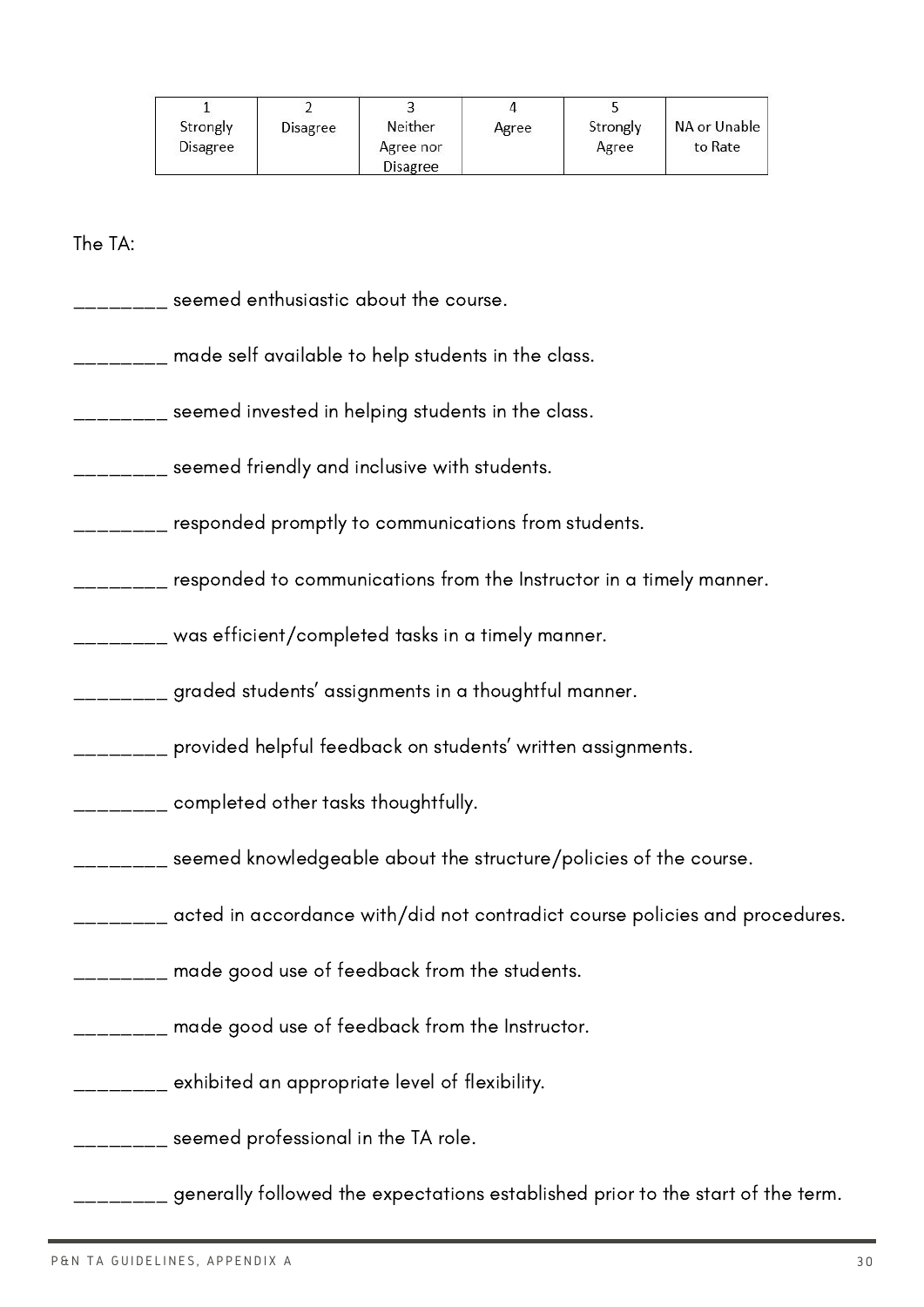This final section asks about the TA's relative strengths and weaknesses, and allows you to provide any other feedback that you think is important.

Please use this space to expand on your response to any item above.

Identify the biggest strengths exhibited by this student in the TA role.

Identify the areas most in need of improvement for this particular TA.

What other impressions would you like to share about this TA?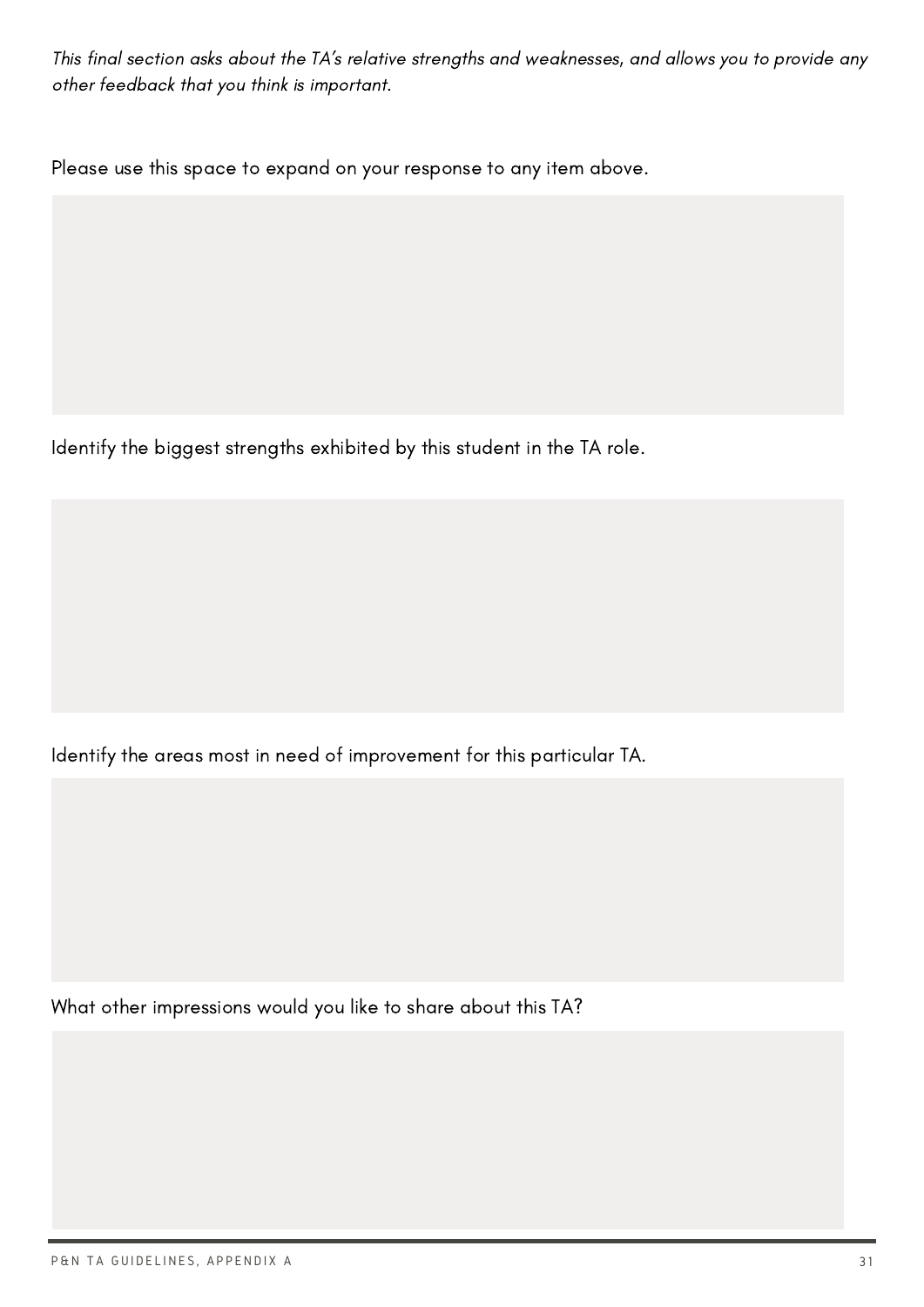# Appendix E

# End-of-Term Evaluation of Instructor by TA

(TA submits to DGS and DUS offices within two weeks of the grade submission deadline)

This survey seeks your frank impressions about the Instructor for whom you TAd this term. You should submit the completed document to the DGS and DUS offices of Psychology & Neuroscience within two weeks of the grade submission deadline. These data will be accessible only by the DGS and DUS offices and Departmental leadership.

For this first section, please rate the frequency of the behaviors listed using a 1-5 scale where 1 = "Never" and 5 = "Always." If an item is not applicable or you have insufficient information to respond, please select the "NA or Unable to Rate".

|  |  | Never | Rarely | Sometimes | Often | Always | NA or Unable<br>to Rate |
|--|--|-------|--------|-----------|-------|--------|-------------------------|
|--|--|-------|--------|-----------|-------|--------|-------------------------|

How often did the Instructor

\_\_\_\_\_\_\_\_ miss planning meetings?

\_\_\_\_\_\_\_\_ arrive late to planning meetings?

 $_{\rm{---}}$  make last-minute requests to reschedule planning meetings?

For this next section, please rate your level of agreement with each statement on a 1-5 scale where 1 = "Strongly Disagree" and 5 = "Strongly Agree." If an item is not applicable or you have insufficient information to respond, please select the "NA or Unable to Rate" option.

| Strongly<br>Disagree | Disagree | Neither<br>Agree nor<br>Disagree | Agree | Strongly<br>Agree | NA or Unable<br>to Rate |
|----------------------|----------|----------------------------------|-------|-------------------|-------------------------|

The Instructor

 $\_\,\_\,\_\,\_\,\_\,\$  was warm and encouraging of the TA.

\_\_\_\_\_\_\_\_ exhibited a willingness to address TA comments and questions.

\_\_\_\_\_\_\_\_ offered to explain the rationale for decisions about the curriculum.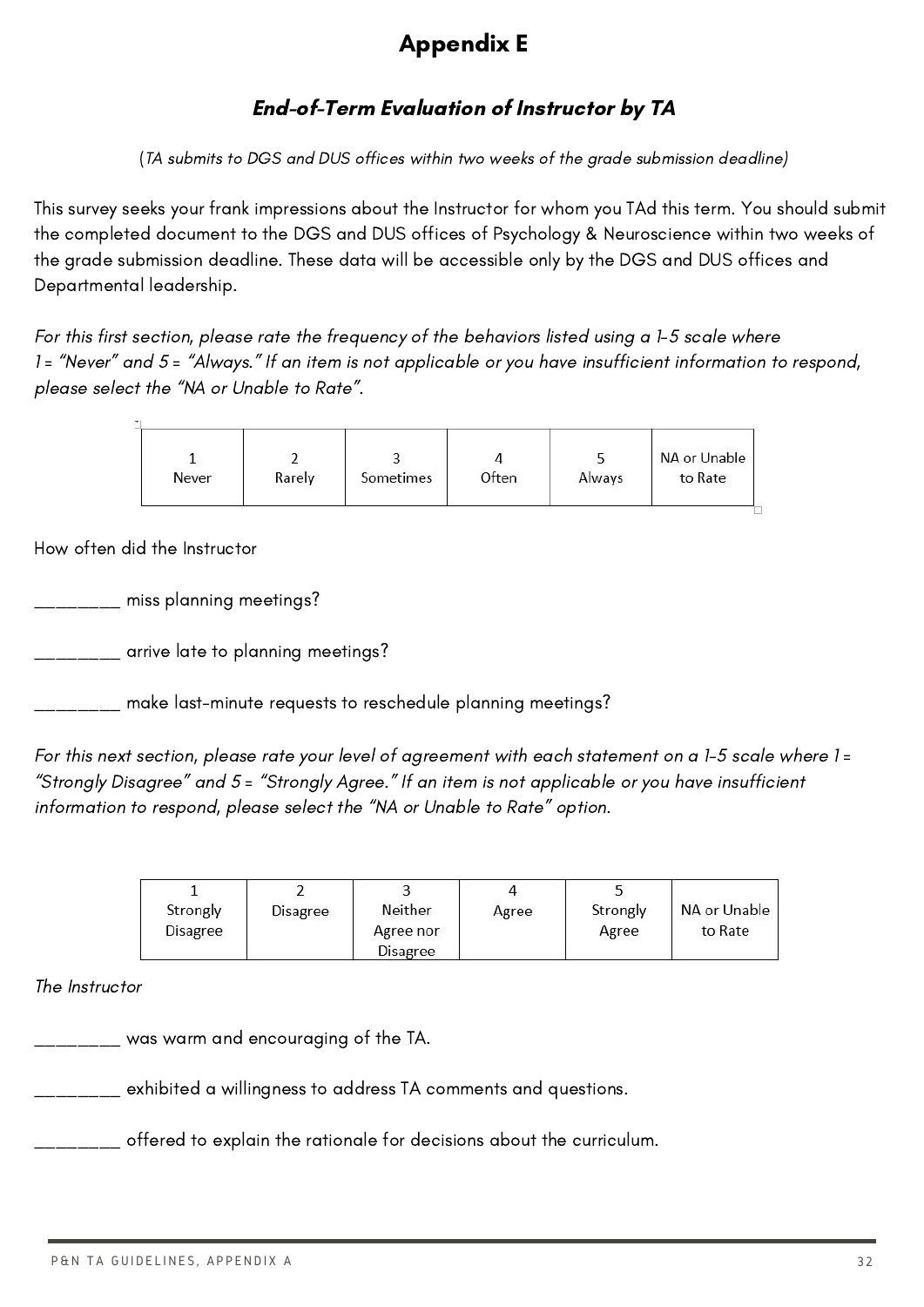$\frac{1}{2}$  established regular meetings with the TA.

\_\_\_\_\_\_\_\_ responded in a timely way to communications from the TA.

 $\mu_{\rm{max}}$  invited the TA to collaborate on various course materials (e.g., syllabus, assignment instructions, grading rubrics).

 $\overline{\phantom{a}}_{\phantom{a} \phantom{a}}$  provided the TA with the instructions/knowledge/materials necessary for the completion of tasks.

*\_\_\_\_\_\_* allowed the TA sufficient time for the completion of tasks.

 $\_$  made frequent last-minute requests of the TA.  $\,$ 

\_\_\_\_\_\_\_\_ invited the TA to teach a lecture or mini-lecture.

\_\_\_\_\_\_\_\_ offered to provide feedback to TA on their teaching.

\_\_\_\_\_\_\_\_ provided feedback on the TA's performance across tasks.

\_\_\_\_\_\_\_\_ provided feedback that was useful/valuable.

\_\_\_\_\_\_\_\_ exhibited an appropriate level of flexibility with the TA when things came up.

\_\_\_\_\_\_\_\_ was clear about the expectations for the TA.

\_\_\_\_\_\_\_\_ was fair in their expectations for the TA.

 $\mu_{\rm max}$  did not require the TA to work more than 10-15 hours/week (which includes time spent attending class), on average.

\_\_\_\_\_\_\_\_ identified in advance which particular weeks would require more than 10-15 hours of work.

 $_{\rm{---}}$  generally followed the expectations established prior to the start of the term.

This final section asks about the Instructors' relative strengths and weaknesses as a teaching mentor, and allows you to provide any other feedback that you think is important.

Please use this space to expand on your response to any item above (optional).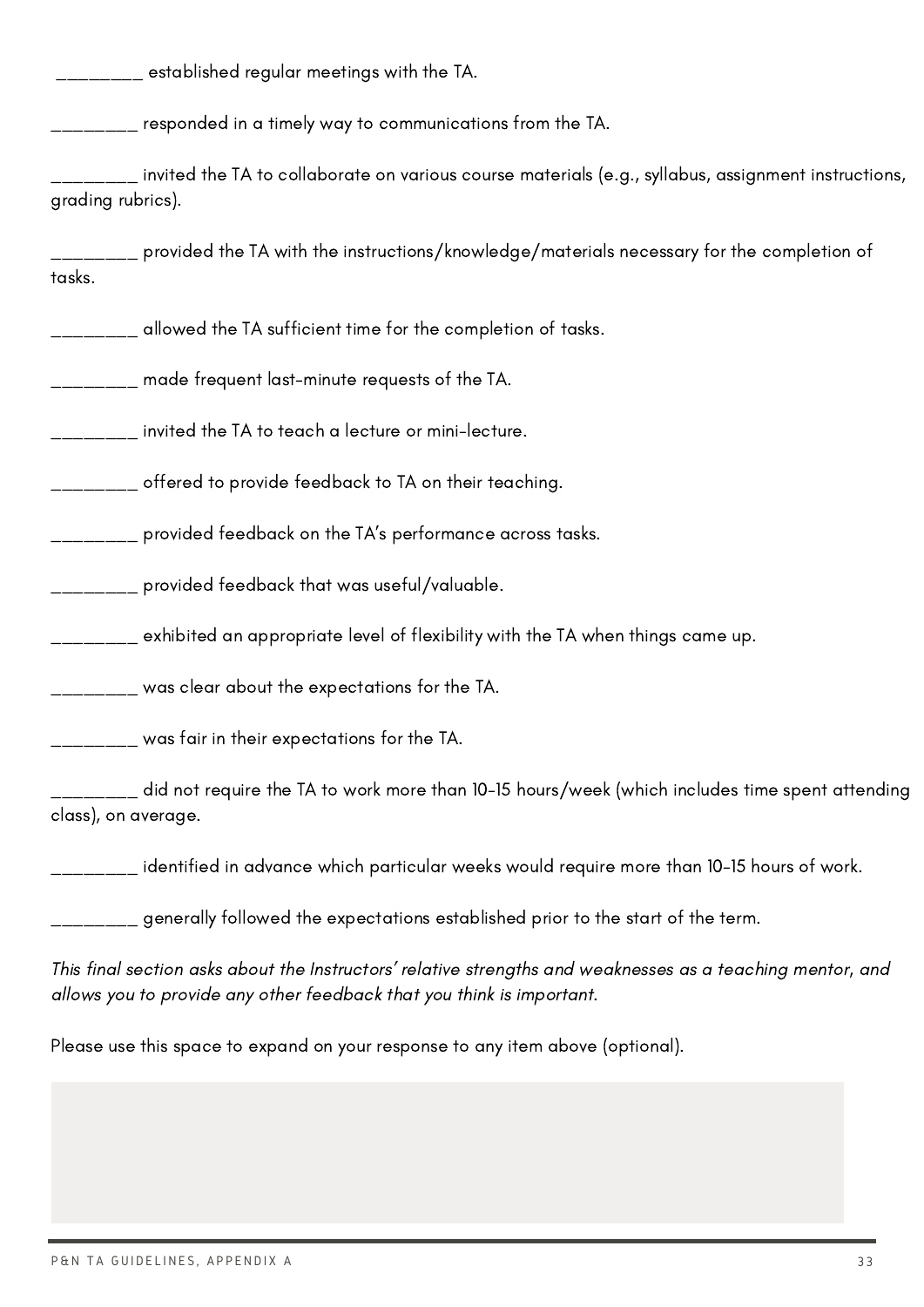Identify the biggest strengths exhibited by the Instructor as a mentor for graduate TAs.

Identify the areas most in need of improvement for the Instructor in the mentoring role.

What other impressions would you like to share about the Instructor?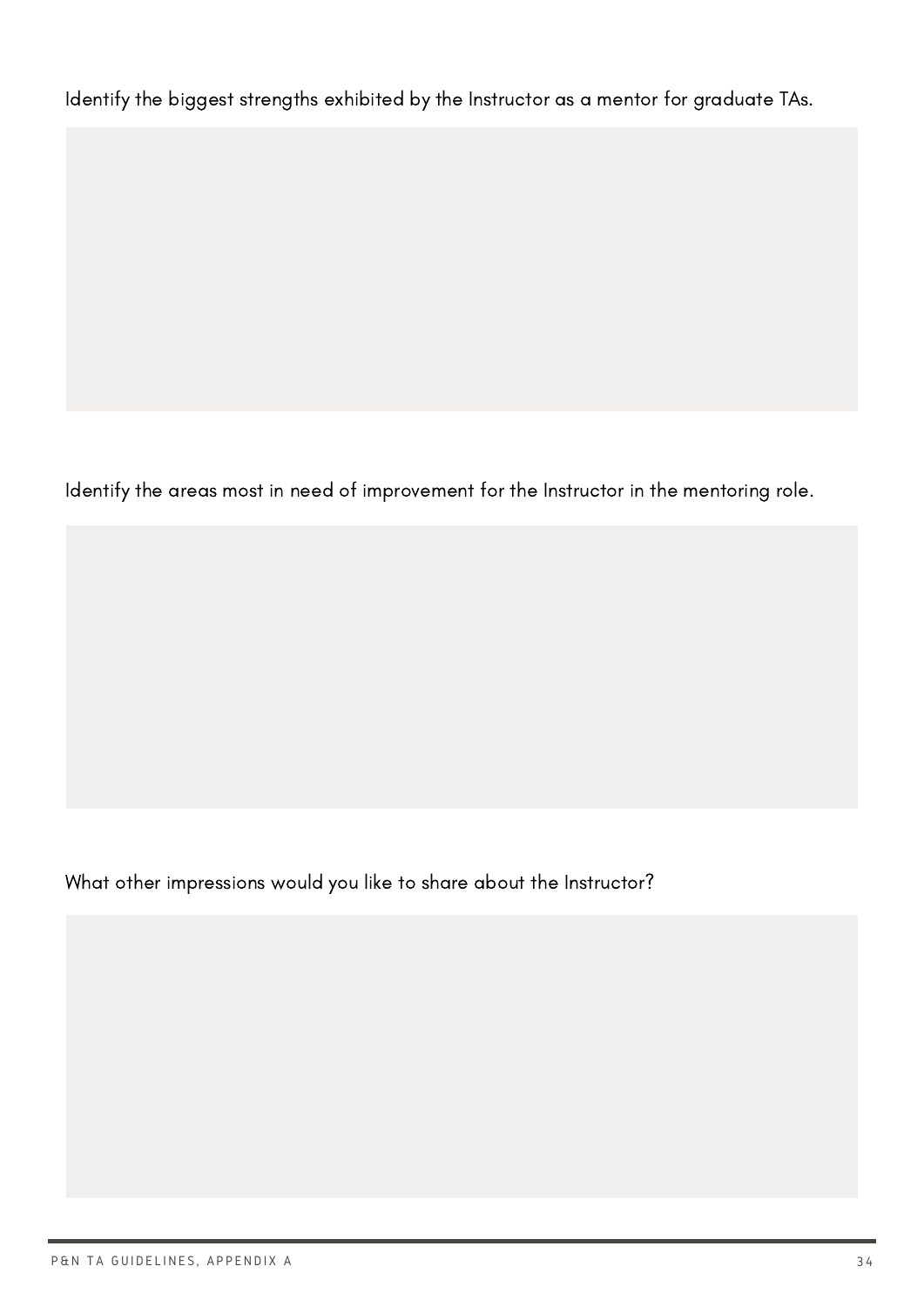# Appendix F

# Evaluation of Achievement of TA Learning Objectives

(Instructor submits to DGS and DUS offices [CCing TA] within two weeks of the grade submission deadline)

In order to complete this form, you will need to refer to the learning objectives that were outlined on the document of shared expectations developed prior to the start of the term (Appendix A). The Instructor should submit the completed document to the DGS and DUS offices of Psychology & Neuroscience (CCing the TA) within two weeks of the grade submission deadline. These data will be accessible only by the DGS and DUS offices and Departmental leadership.

Learning Objective #1:

How well did the TA achieve this objective? (Circle appropriate rating)

| Not at All | Moderately | Very Well |
|------------|------------|-----------|
| Well       | Well       |           |

#### Comments: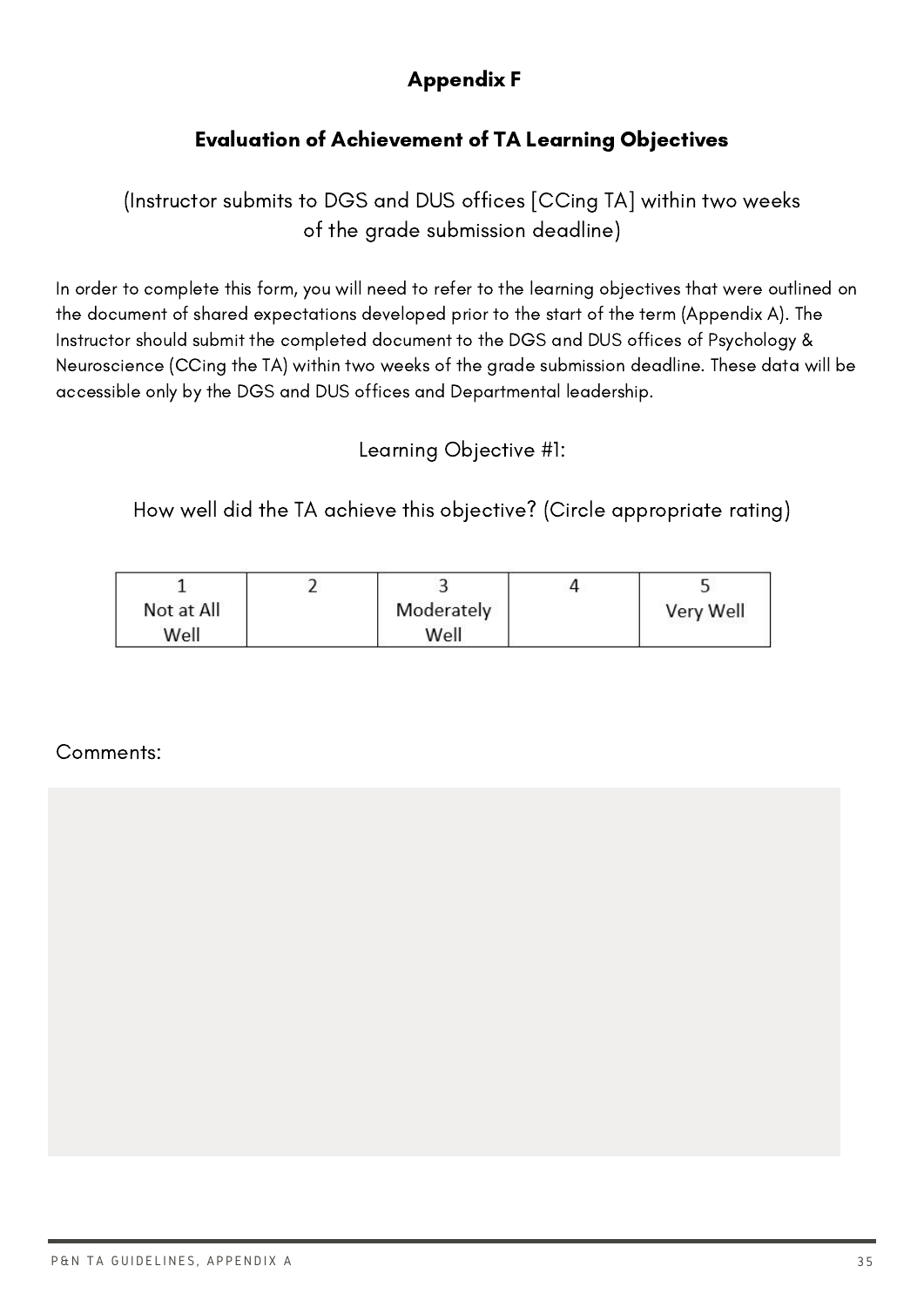# Learning Objective #2:

# How well did the TA achieve this objective?

|            | <u>_</u> |            |           |
|------------|----------|------------|-----------|
| Not at All |          | Moderately | Very Well |
| Well       |          | Well       |           |

#### Comments:

# Learning Objective #3:

#### How well did the TA achieve this objective?

| Not at All | Moderately | Very Well |
|------------|------------|-----------|
| Well       | Well       |           |

## Comments: